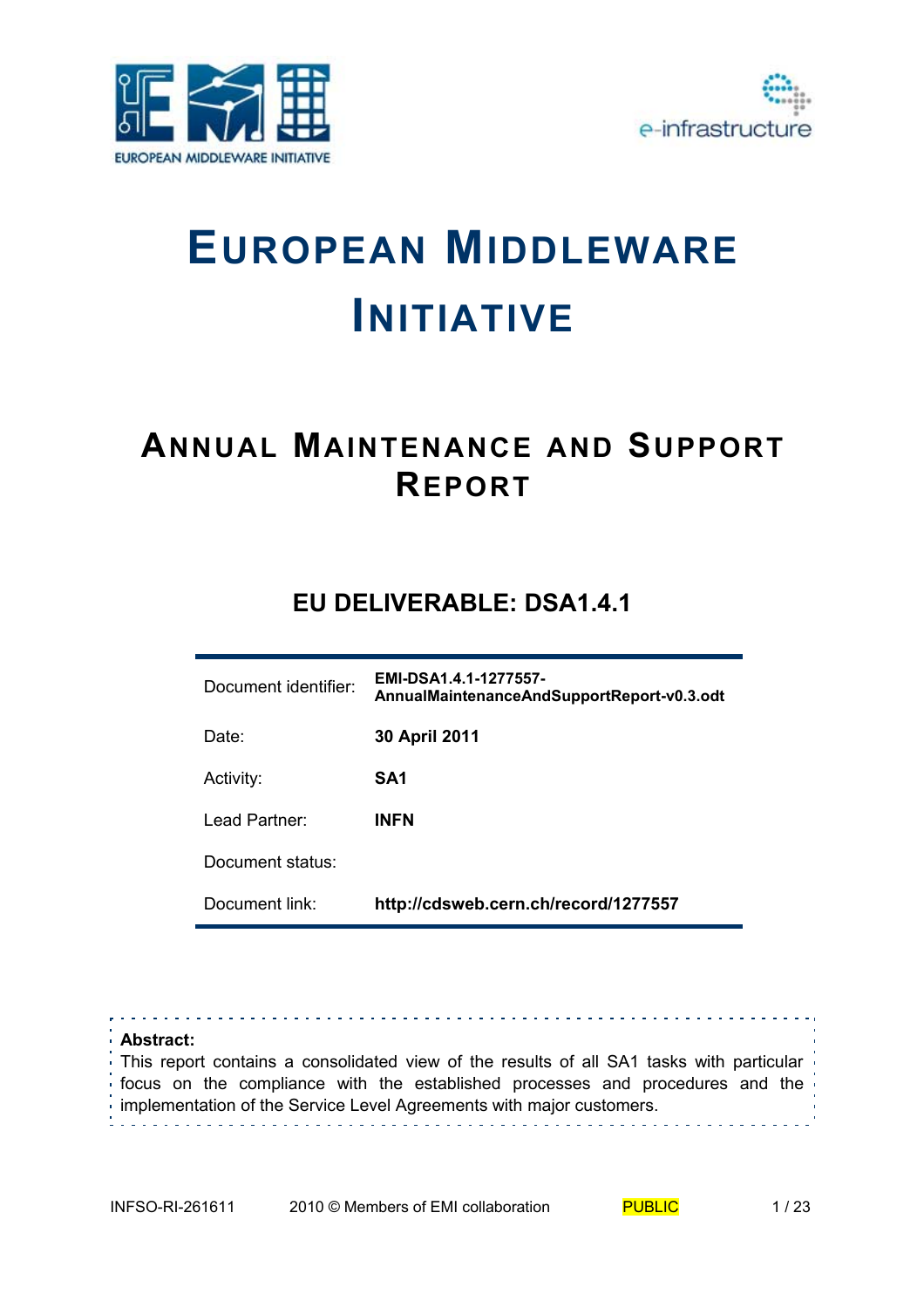

*Doc. Identifier:* **EMI-DSA1.4.1-1277557-AnnualMaintenanceAndSupportReport-v0.3.odt** *Date:* **18/05/2011**

#### **Copyright notice:**

Copyright (c) Members of the EMI Collaboration. 2010.

See http://www.eu-emi.eu/about/Partners/ for details on the copyright holders.

EMI ("European Middleware Initiative") is a project partially funded by the European Commission. For more information on the project, its partners and contributors please see http://www.eu-emi.eu.

This document is released under the Open Access license. You are permitted to copy and distribute verbatim copies of this document containing this copyright notice, but modifying this document is not allowed. You are permitted to copy this document in whole or in part into other documents if you attach the following reference to the copied elements: "Copyright (C) 2010. Members of the EMI Collaboration. http://www.eu-emi.eu ".

The information contained in this document represents the views of EMI as of the date they are published. EMI does not guarantee that any information contained herein is error-free, or up to date.

EMI MAKES NO WARRANTIES, EXPRESS, IMPLIED, OR STATUTORY, BY PUBLISHING THIS DOCUMENT.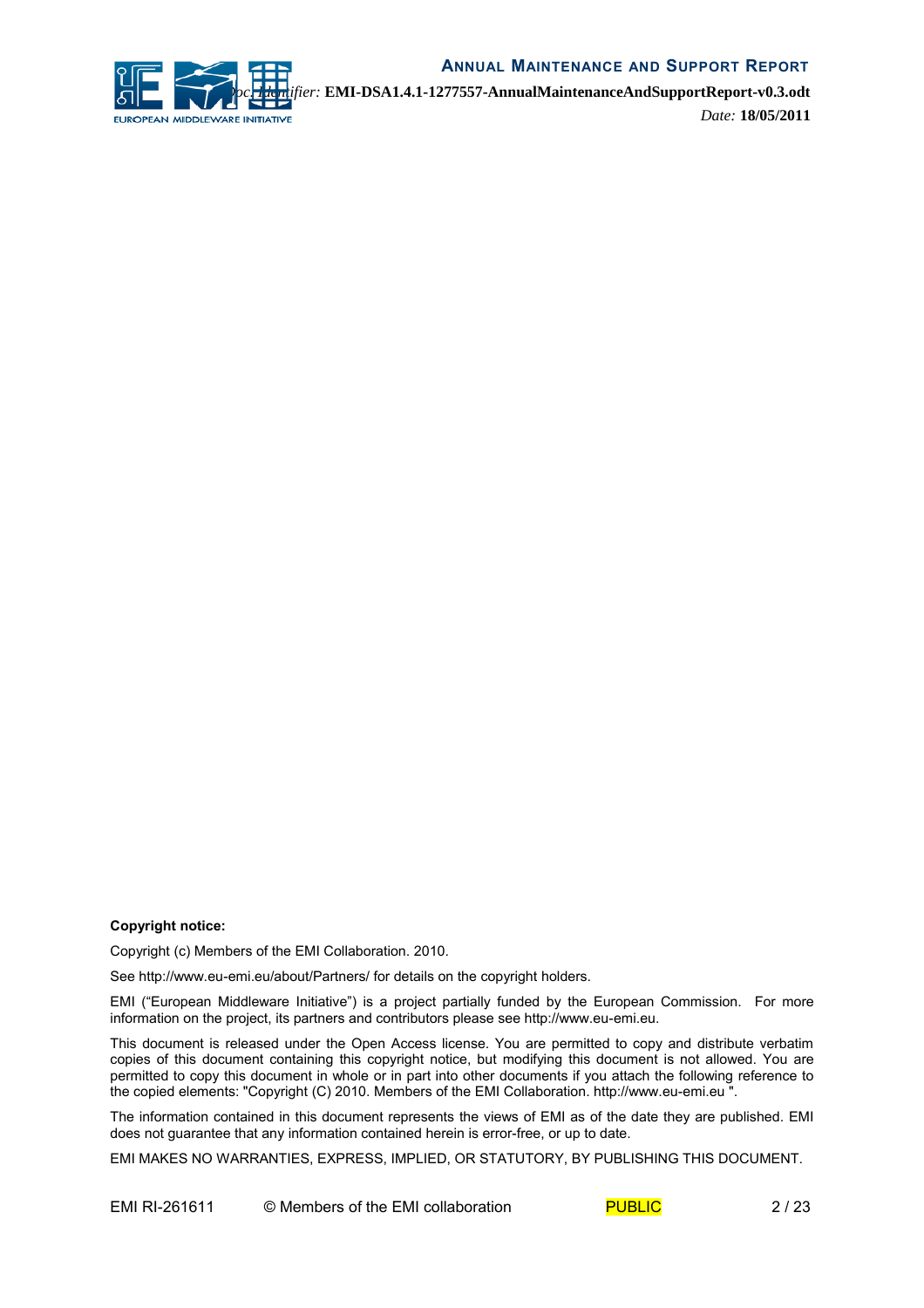

*Doc. Identifier:* **EMI-DSA1.4.1-1277557-AnnualMaintenanceAndSupportReport-v0.3.odt** *Date:* **18/05/2011**

# **Delivery Slip**

|                    | <b>Name</b>            | Partner /<br><b>Activity</b> | <b>Date</b> | <b>Signature</b> |
|--------------------|------------------------|------------------------------|-------------|------------------|
| From               | Francesco<br>Giacomini | <b>INFN/SA1</b>              | 2011-05-18  |                  |
| <b>Reviewed by</b> |                        |                              |             |                  |
| <b>Approved by</b> |                        |                              |             |                  |

#### **Document Log**

| <b>S</b> Issue | <b>Date</b> | : Comment                                        | <b>Author / Partner</b>     |
|----------------|-------------|--------------------------------------------------|-----------------------------|
|                |             | $\pm$ 2011-05-18 First version ready for review. | Francesco<br>Giacomini/INFN |
|                |             |                                                  |                             |
|                |             |                                                  |                             |

# **Document Change Record**

| Issue                                                        | Item                                                                   | <b>Reason for Change</b> |
|--------------------------------------------------------------|------------------------------------------------------------------------|--------------------------|
|                                                              | - 11                                                                   | п.                       |
|                                                              |                                                                        |                          |
| $\frac{1}{2}$ $\frac{3}{2}$ $\frac{1}{2}$                    | <u>.</u>                                                               |                          |
| $\mathbf{H}^{\prime}$ .<br><b>Contract Contract District</b> | <b>CONTRACTOR</b>                                                      | $\sim 10$                |
| the control of the control of<br>$\mathbf{r}$ .              | the control of the control of                                          | $\sim 1$                 |
| л.<br><b>Contractor</b>                                      | the control of the control of the<br>the control of the control of the |                          |
| .<br>1999 - Paul III II                                      | <b>CONTRACTOR</b>                                                      | $\sim 1$                 |
| and the control of<br>$\mathbf{r}$                           | <b>Contract</b>                                                        | - 11                     |
| 1997<br>٠.                                                   | the contract of the contract of the contract of                        |                          |
|                                                              |                                                                        |                          |

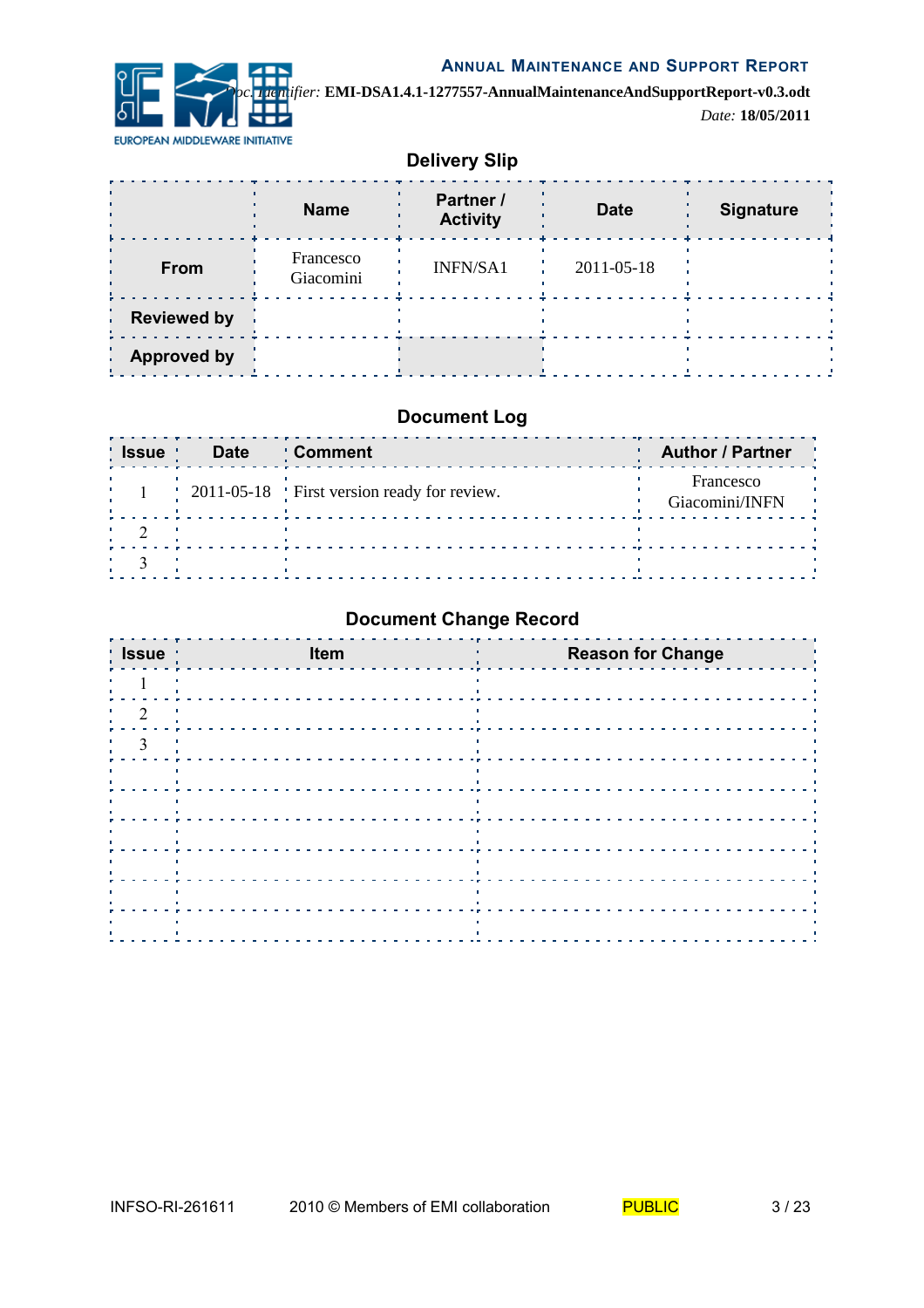

ifier: EMI-DSA1.4.1-1277557-AnnualMaintenanceAndSupportReport-v0.3.odt

Date: 18/05/2011

# **Table of Contents**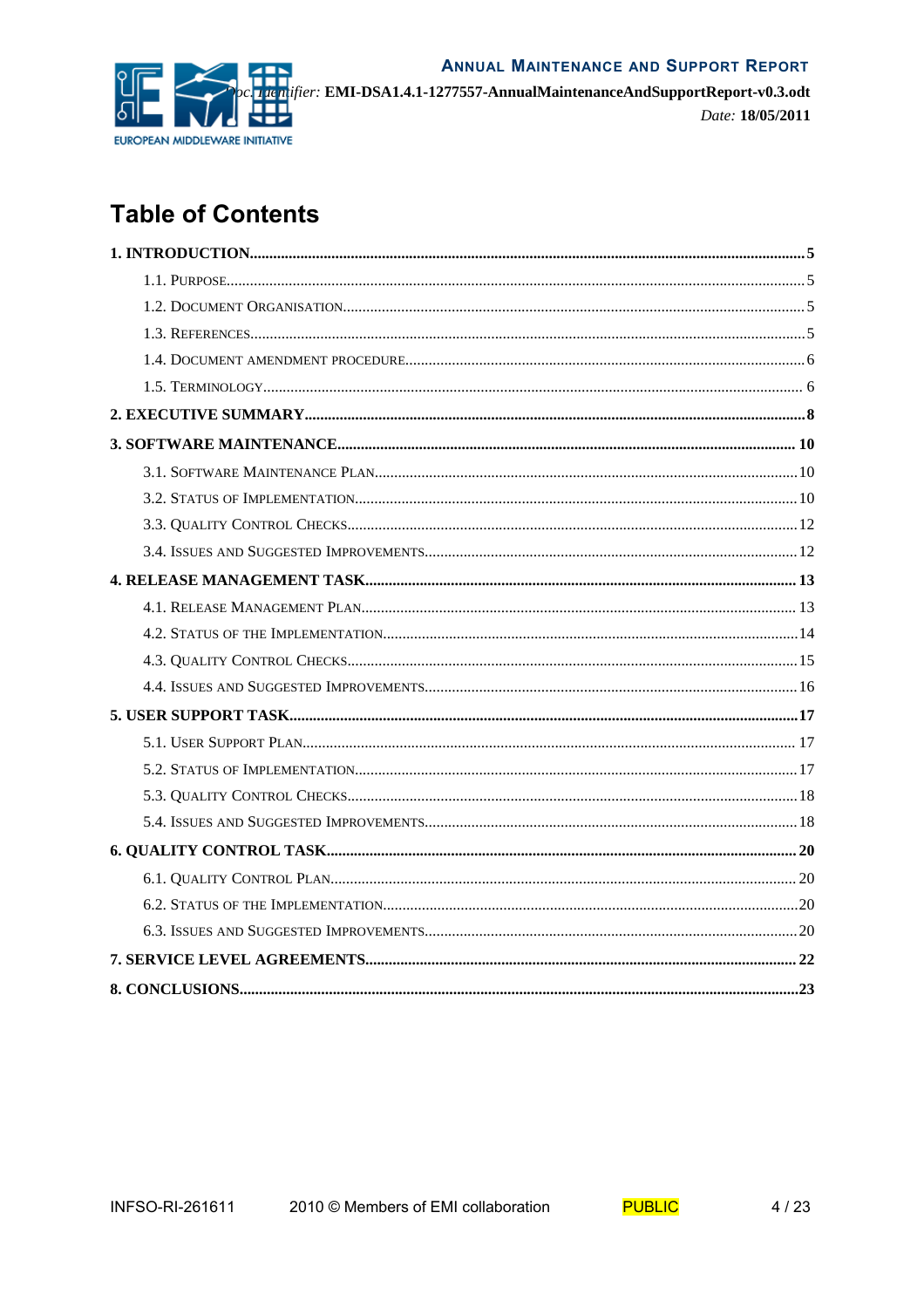

## **1.1. PURPOSE**

This document reports on the state of the implementation at the end of the first year of the project of the Software Maintenance and User Support plans described in DSA1.1 [[R1\]](#page-4-2) and of the Release Management plan described in DSA1.2 [\[R2\]](#page-4-1). The Software Quality Assurance Plan (SQAP) [\[R3\]](#page-4-0), which complements and extends the plans presented in DSA1.1 and DSA1.2, is also taken into consideration when appropriate.

#### **1.2. DOCUMENT ORGANISATION**

The document is organized in four main sections, one for each of the operative tasks of the SA1 work package: Software Maintenance, Release Management, User Support and Quality Control. Each section is further divided in four parts: summary of the main prescriptions foreseen in the plan; status of the implementation; Quality Control checks; issues and suggestions for improvement.

#### **1.3. REFERENCES**

<span id="page-4-15"></span><span id="page-4-14"></span><span id="page-4-13"></span><span id="page-4-12"></span><span id="page-4-11"></span><span id="page-4-10"></span><span id="page-4-9"></span><span id="page-4-8"></span><span id="page-4-7"></span><span id="page-4-6"></span><span id="page-4-5"></span><span id="page-4-4"></span><span id="page-4-3"></span><span id="page-4-2"></span><span id="page-4-1"></span><span id="page-4-0"></span>

| $R1$           | DSA1.1, Software Maintenance and Support Plan, http://cdsweb.cern.ch/record/1277556                            |
|----------------|----------------------------------------------------------------------------------------------------------------|
| R <sub>2</sub> | DSA1.2, Software Release Plan, http://cdsweb.cern.ch/record/1277545                                            |
| R3             | DSA2.1, Software Quality Assurance Plan, http://cdsweb.cern.ch/record/1277599                                  |
| R <sub>4</sub> | EMI Description of Work,<br>https://twiki.cern.ch/twiki/pub/EMI/EmiDocuments/EMI-Part B 20100624-PUBLIC.pdf    |
| R <sub>5</sub> | <b>EMI</b> Policy Documents,<br>https://twiki.cern.ch/twiki/bin/view/EMI/SA2#EMI_Policy_Documents              |
| R <sub>6</sub> | ARC RfC tracker, http://bugzilla.nordugrid.org/                                                                |
| R7             | gLite RfC tracker, https://savannah.cern.ch/projects/jra1mdw/                                                  |
| R <sub>8</sub> | UNICORE RfC tracker, http://unicore.sourceforge.net/                                                           |
| R9             | ETICS, https://etics.cern.ch/eticsPortal/                                                                      |
| <b>R10</b>     | DJRA1.1.2, Compute Area Work Plan and Status Report,<br>http://cdsweb.cern.ch/record/1277610                   |
| <b>R11</b>     | DJRA1.2.2, Data Area Work Plan and Status Report,<br>http://cdsweb.cern.ch/record/1277616                      |
| <b>R12</b>     | DJRA1.3.2, Security Area Work Plan and Status Report,<br>http://cdsweb.cern.ch/record/1277568                  |
| <b>R13</b>     | DJRA1.4.2, Infrastructure Area Work Plan and Status Report,<br>http://cdsweb.cern.ch/record/1277583            |
| <b>R14</b>     | MSA1.2.1, EMI Reference Releases, http://cdsweb.cern.ch/record/1277546                                         |
| R15            | EMI 1 (Kebnekaise) Acceptance Criteria List<br>https://twiki.cern.ch/twiki/bin/view/EMI/EMI1AcceptanceCriteria |
| <b>R16</b>     | EMI 1 (Kebnekaise) Software Repositoy, http://emisoft.web.cern.ch/emisoft/index.html                           |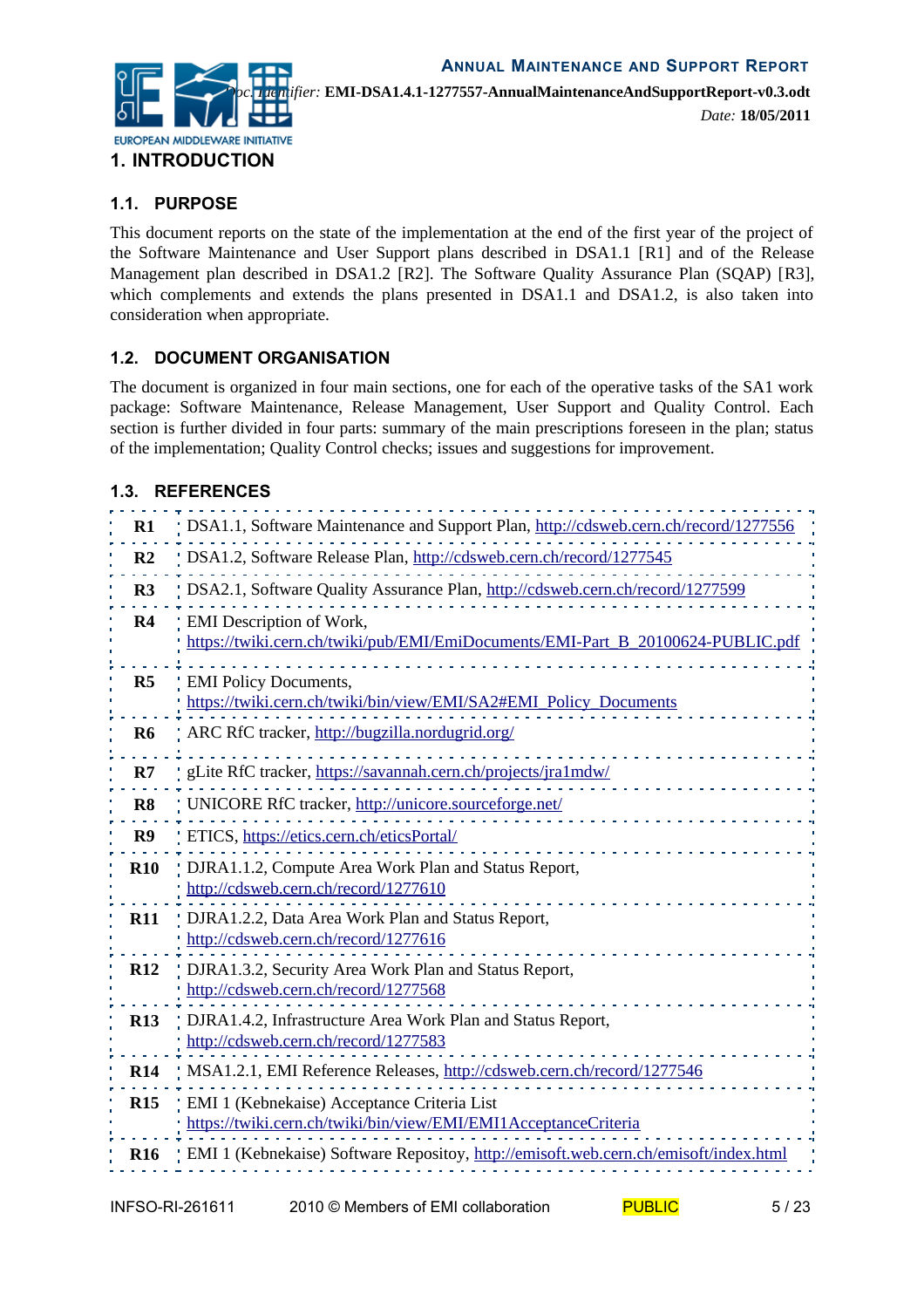*Doc. Identifier:* **EMI-DSA1.4.1-1277557-AnnualMaintenanceAndSupportReport-v0.3.odt** *Date:* **18/05/2011**

<span id="page-5-2"></span><span id="page-5-1"></span><span id="page-5-0"></span>EUROPEAN MIDDLEWARE INITIATIVE **R17** EMI Releases Tracker,<https://savannah.cern.ch/projects/emi-releases/> **R18** EMT, https://twiki.cern.ch/twiki/bin/view/EMI/EMT **R19** FAQ for Registering a New Support Unit in GGUS, [https://gus.fzk.de/pages/ggus](https://gus.fzk.de/pages/ggus-docs/PDF/1210_FAQ_for_New_SU.pdf)[docs/PDF/1210\\_FAQ\\_for\\_New\\_SU.pdf](https://gus.fzk.de/pages/ggus-docs/PDF/1210_FAQ_for_New_SU.pdf) . . . . 4 **R20** DNA1.2.1, Service Level Agreement Template, [http://cdsweb.cern.ch/record/1277517](http://cdsweb.cern.ch/record/1277517?ln=en) **R21** DNA1.2.2, Service Level Agreement Template,<http://cdsweb.cern.ch/record/1277519>

## <span id="page-5-4"></span><span id="page-5-3"></span>**1.4. DOCUMENT AMENDMENT PROCEDURE**

This document can be amended by the authors further to any feedback from other teams or people. Minor changes, such as spelling corrections, content formatting or minor text re-organisation not affecting the content and meaning of the document can be applied by the authors without peer review. Other changes must be submitted to peer review and to the EMI PEB for approval.

When the document is modified for any reason, its version number shall be incremented accordingly. The document version number shall follow the standard EMI conventions for document versioning. The document shall be maintained in the CERN CDS repository and be made accessible through the OpenAIRE portal.

| APT          | <b>Advanced Package Tool</b>                                             |  |
|--------------|--------------------------------------------------------------------------|--|
| <b>ARC</b>   | Advanced Resource Connector                                              |  |
| CЕ           | Computing Element                                                        |  |
| <b>CREAM</b> | Computing Resource Execution And Management                              |  |
| <b>EGEE</b>  | : Enabling Grid for E-sciencE                                            |  |
| EGI          | European Grid Infrastructure                                             |  |
| <b>EMT</b>   | : Engineering Management Team                                            |  |
| <b>ETICS</b> | : eInfrastructure for Testing, Integration and Configuration of Software |  |
| <b>FAQ</b>   | Frequently Asked Question                                                |  |
| <b>GGUS</b>  | Global Grid User Support                                                 |  |
| KPI          | Key Performance Indicator                                                |  |
| <b>LHC</b>   | Large Hadron Collider                                                    |  |
| PM           | Project Month                                                            |  |
| <b>PRACE</b> | Partnership for Advanced Computing in Europe                             |  |
| <b>PT</b>    | Product Team                                                             |  |
| <b>PTB</b>   | Project Technical Board                                                  |  |
| <b>OA</b>    | <b>Quality Assurance</b>                                                 |  |
|              |                                                                          |  |

#### **1.5. TERMINOLOGY**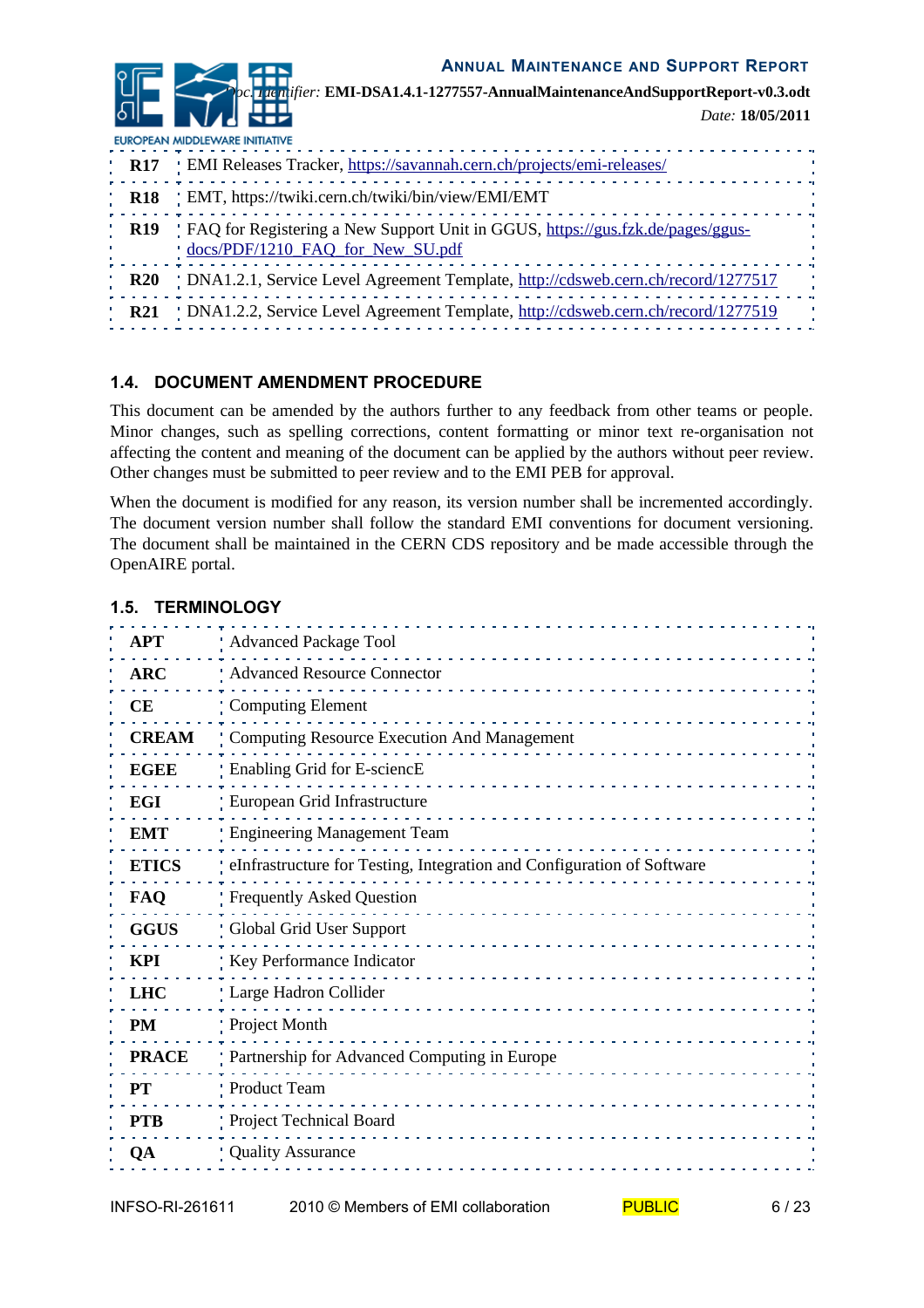*Doc. Identifier:* **EMI-DSA1.4.1-1277557-AnnualMaintenanceAndSupportReport-v0.3.odt** *Date:* **18/05/2011**

| EUROPEAN MIDDLEWARE INITIATIVE |                                                           |  |
|--------------------------------|-----------------------------------------------------------|--|
| QC                             | Quality Control                                           |  |
| <b>RAT</b>                     | Risk Assessment Team                                      |  |
| <b>RC</b>                      | Release Candidate                                         |  |
| <b>RPM</b>                     | RPM Package Manager (originally Red Had Package Manager)  |  |
| <b>RfC</b>                     | <b>Request for Change</b>                                 |  |
| SL                             | Scientific Linux                                          |  |
| <b>SLA</b>                     | Service Level Agreement                                   |  |
| <b>SQAP</b>                    | Software Quality Assurance Plan                           |  |
| SU                             | Support Unit                                              |  |
| <b>SVG</b>                     | Software Vulnerability Group                              |  |
| <b>UMD</b>                     | ! Unified Middleware Distribution                         |  |
|                                | <b>UNICORE</b>   Uniform Interface to Computing Resources |  |
| <b>VOMS</b>                    | Virtual Organization Membership Service                   |  |
| <b>WLCG</b>                    | Worldwide LHC Computing Grid                              |  |
| WP                             | : Work Package                                            |  |
| <b>XML</b>                     | : Extensible Markup Language                              |  |
| <b>YUM</b>                     | Yellowdog Updater Modified                                |  |
|                                |                                                           |  |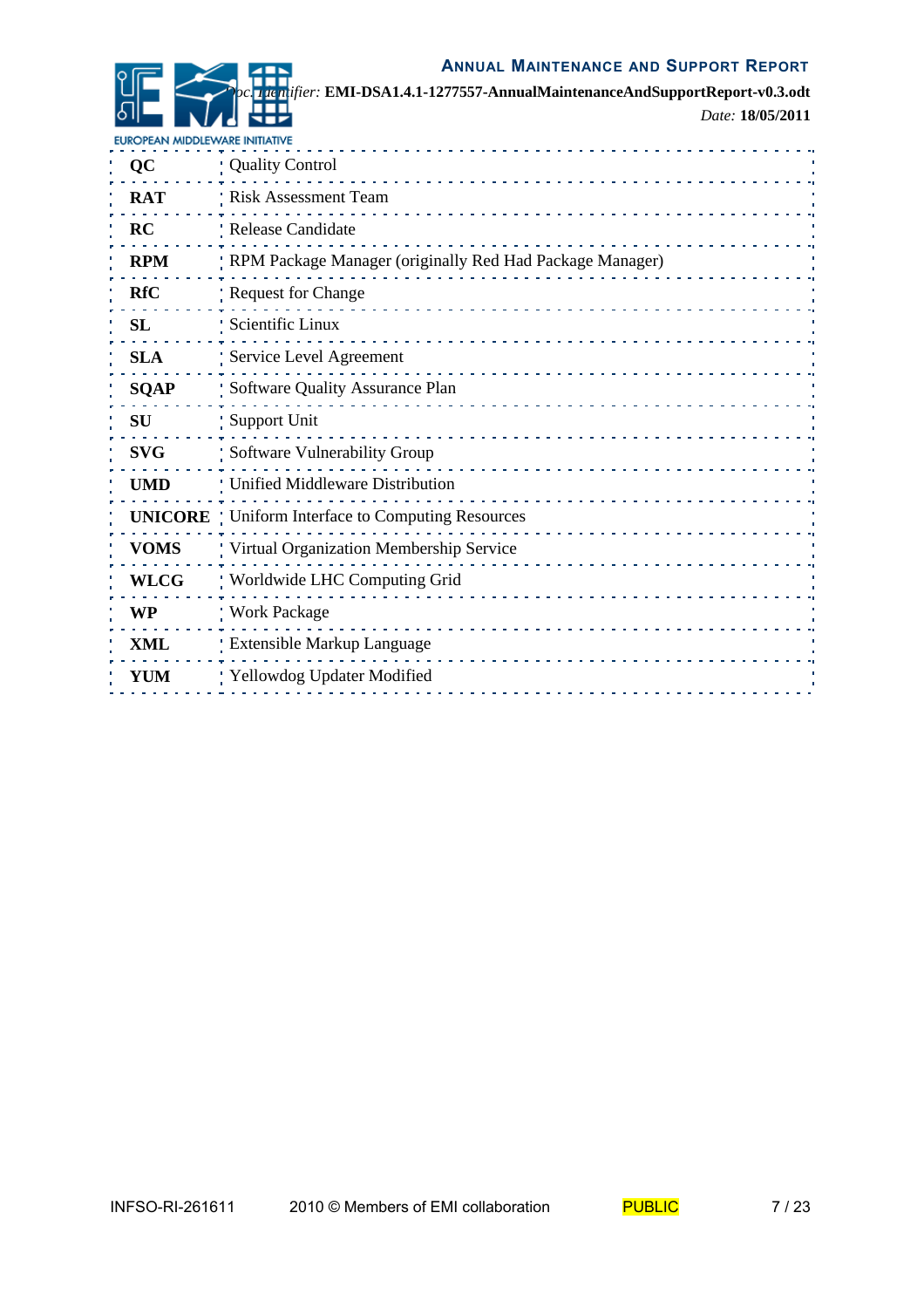

*Date:* **18/05/2011**

### **2. EXECUTIVE SUMMARY**

This document summarizes all the work done during the first year of the project in terms of:

- maintain the software developed by ARC, gLite, dCache and UNICORE and installed in a production environment. Bugs were fixed and improvements added according to requirements coming from the users;
- preparing the first release of a proper EMI distribution, putting together in a coherent way all the middleware components so far developed independently by ARC, dCache, gLite and UNICORE;
- support of the users, either system administrators or members of scientific communities, using software developed within EMI.

All the three activities followed plans prepared early in the project and described in two deliverables (DSA1.1, Software Maintenance and Support Plan, and DSA1.2, Software Release Plan). The many differences in experience and background of the people participating in the project made the preparation of the plans a difficult task and it took much more time than originally planned in the DoW [\[R4\]](#page-4-4). However the results were very positive and the contents of the plans were clear and complete. They were then complemented by the Software Quality Assurance Plan (SQAP), prepared by SA2, and by a number of policy documents, also prepared by SA2, covering aspects such as Release Management, Change Management, Configuration and Integration, Packaging, Testing, Documentation, Certification [\[R5\]](#page-4-3).

The large and late production of plans and policy documents caused some confusion among the members of the project and hence some delays in the implementation of the plans, but without significant impact on the achievement of the stated goals.

Moreover the compliance with project policies often imposed important changes in the software, which required a substantial increase of the effort especially by some partners.

The Software Maintenance task is based on the clear mandate to keep the stability of the software deployed in production, introducing only those changes that are necessary to keep the infrastructure running in a way that is adequate for its users. Since no proper EMI release exists yet, the maintenance task concentrated on the existing software developed independently by ARC, dCache, gLite and UNICORE and deployed in production. Updates to those software components were regularly released.

The Release Management task focused almost exclusively on the preparation of the first EMI major release, planned for the end of the first project year. The milestone will be achieved only with a few days of delay; the software is ready to be delivered, but at the end of the first year of the project there are still some actions that need to be performed, such as the finalization of the documentation, the preparation of the release notes, digitally signing the packages and the population of the repository. The integration work to put together all the existing software components in a coherent framework was huge and took many iterations to complete.

The User Support task organized the 3<sup>rd</sup> level of the user support chain, a collaboration between the infrastructure providers (e.g. EGI) and the software providers (e.g. EMI). The 3<sup>rd</sup>-level support is offered by experts, typically developers, of the affected software component and intervenes only in cases where the first two levels are not able to resolve the incident or even to simply to understand it. The user support function in EMI is organized in multiple Support Units, approximately one per software product developed within EMI. An additional, generic SU is available for tickets that are not easily assignable to a specific SU. The User Support activity is monitored by the task leader, profiting also from the tools made available by the GGUS portal, which is the reference tool supporting this activity. The User Support activity did not see any interruption moving from previous projects to EMI. INFSO-RI-261611 2010 © Members of EMI collaboration PUBLIC 8/23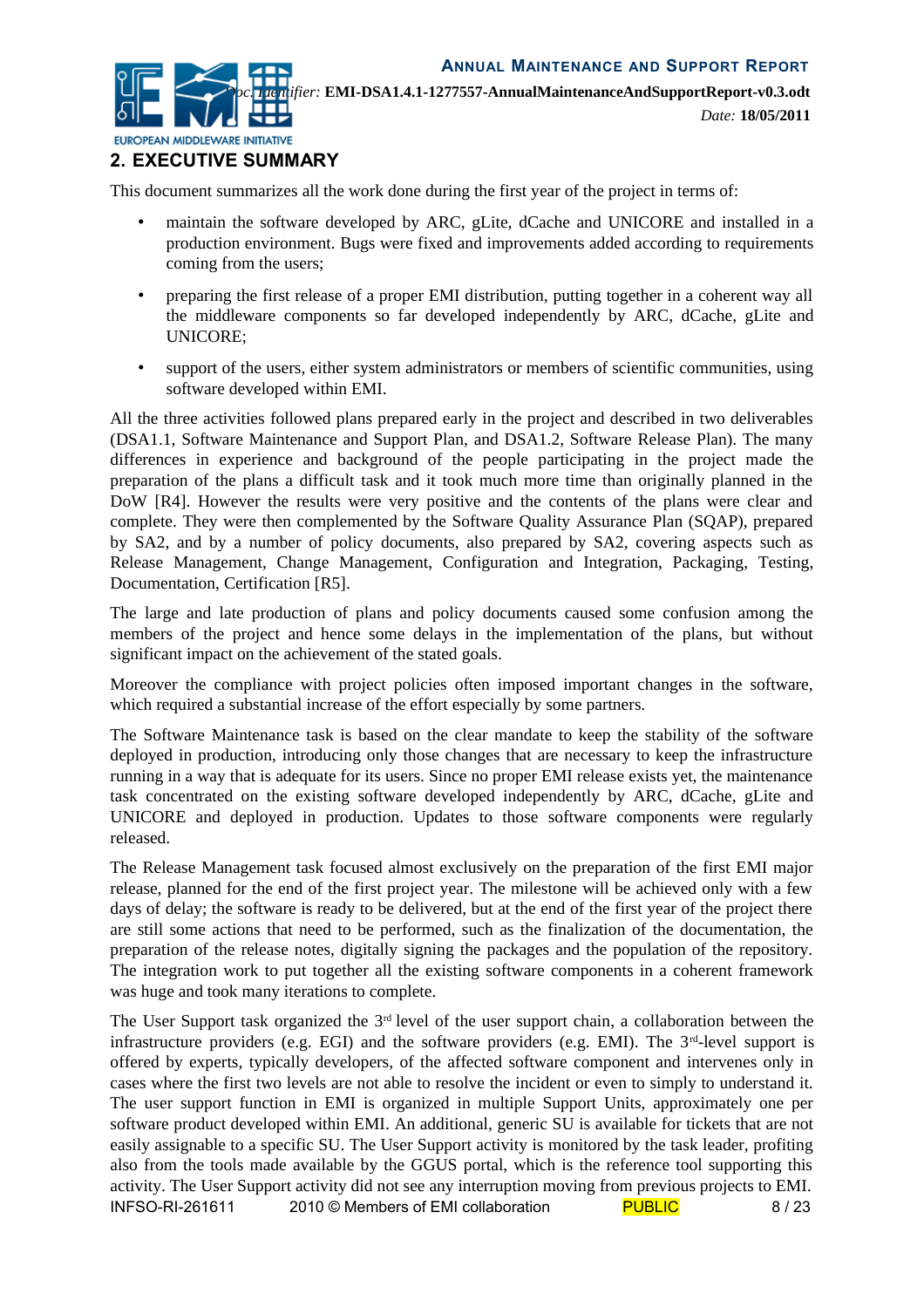

The Software Maintenance, Release Management and User Support tasks were constantly monitored by the Quality Control task, according to what specified in the SQAP. After each QC review, feedback was given to SA2 in order to improve the SQAP itself.

The QC task was also responsible to define and implement the Security Assessment Plan, The plan is ready but not implemented yet.

The activity performed in SA1 is also constrained by the Service Level Agreements that the project signs with its customers. So far only one SLA has been signed, with EGI. The SLA came towards the end of the first year and there is not much experience with its application. But there is confidence that the current organization of the SA1 tasks is able to comply with it.

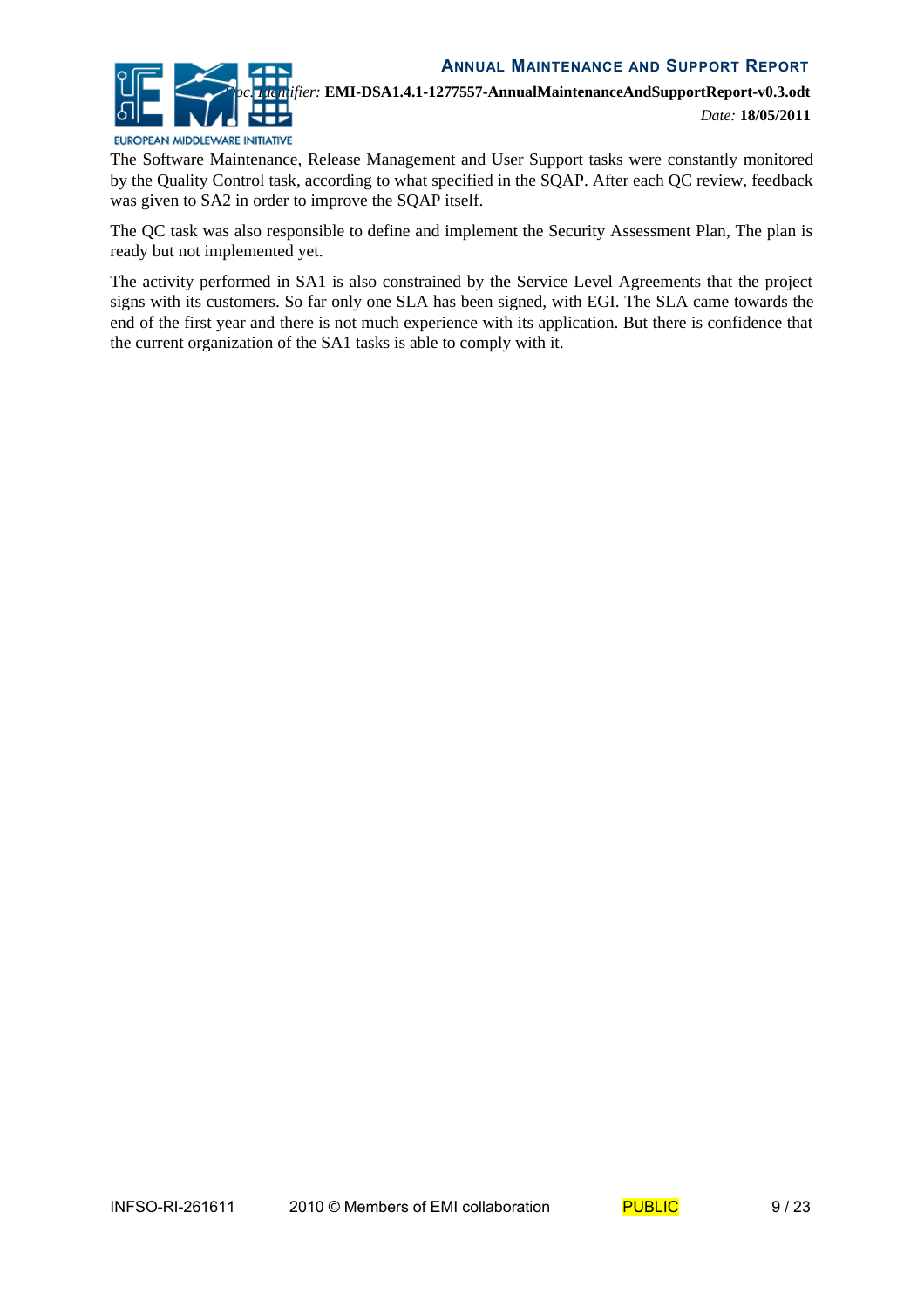

*Date:* **18/05/2011**

# **3. SOFTWARE MAINTENANCE**

The Software Maintenance task deals with the analysis and correction of software defects found in released components by users and infrastructure technicians. This task includes the definition of the Software Maintenance, Problem Management and Change Management processes and the continuous execution of the related procedures.

The plan about how the goal of the task is achieved is described in DSA1.1, Software Maintenance and Support Plan, and is summarized in Section [3.1.](#page-9-1) The status of its implementation is described in Section [3.2.](#page-9-0) Section [3.3](#page-11-1) summarizes the Quality Control findings on the performance of this task at PM6 and PM9. Section [3.4](#page-11-0) lists the issues that have been identified with the application of the plan and how they will be addressed in the future.

#### <span id="page-9-1"></span>**3.1. SOFTWARE MAINTENANCE PLAN**

The Software Maintenance Plan is described in Section 4 of DSA1.1, Software Maintenance and User Support Plan. Its characterizing points are:

- 1. with EMI software running in hundreds of sites, the stability of what is in production use is of paramount importance and must be preferred over the introduction of non-urgent changes. No changes can be introduced in production releases without approval;
- 2. a major release of the EMI distribution is foreseen each year, where non-urgent changes (typically new features) can be introduced;
- 3. within a major release of the EMI distribution backwards-compatibility must be maintained when introducing changes. Backwards incompatibilities can be introduced only with a new major release;
- 4. two EMI major releases are supported at a time;
- 5. Requests for Change (RfC) need to be tracked with an appropriate tool. The tool used for a specific product is a choice of the corresponding Product Team, provided it records some types of information that is common to everybody;
- 6. RfCs are eligible of being addressed in a software release already in production (i.e. they are considered corrective or adaptive maintenance) if they score high in terms of priority. Priority is a function of factors such as severity, urgency, impact and cost and can assume four different values, from highest to lowest: immediate, high, medium and low. To each of them is associated a well-defined behaviour. In particular immediate- and high-priority RfCs have to be addressed in the production versions of the affected services, whereas medium- and lowpriority RfCs have to be postponed until the next EMI major release comes out;
- 7. the priority of an RfC is assigned by the PTB;
- 8. SA1 is responsible to coordinate the corrective and adaptive developments to address defects, potential defects and minor improvements in services in use in production environments.

#### <span id="page-9-0"></span>**3.2. STATUS OF IMPLEMENTATION**

Since the first EMI release was foreseen only at the end of the first year of the project, the maintenance plan was only applied, by extension and when it made sense, to the software inherited from previous projects and experiences.

For each of the items included in the plan presented in the previous section, the status of the implementation at the time of writing is as follows: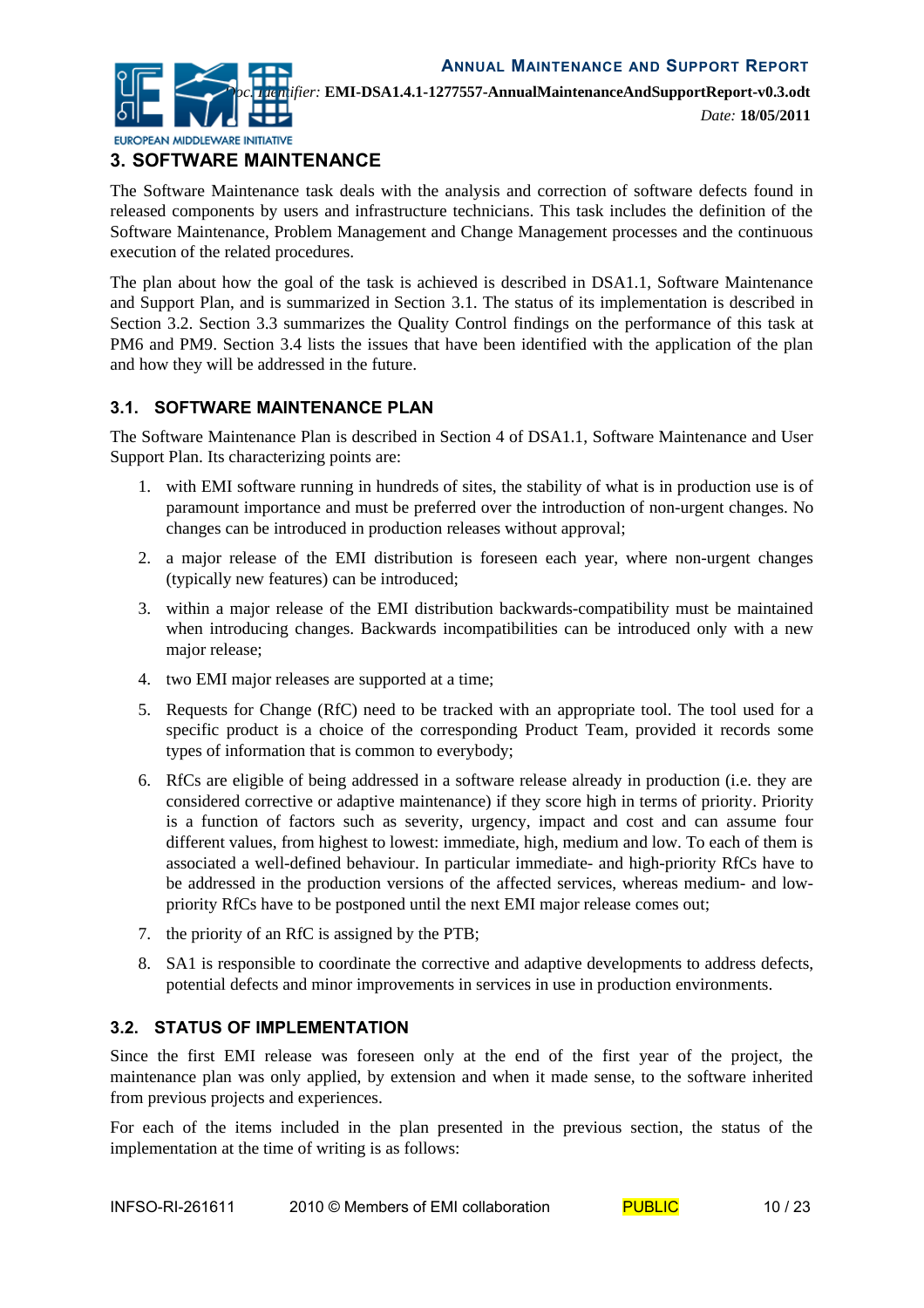

EUROPEAN MIDDLEWARE INITIATIVE

- 1. the changes to the existing middleware distributions were reduced to the minimum necessary to keep the infrastructure running properly, adopting a conservative approach in a moment when significant organizational changes were happening and, at the same time, user communities like WLCG were heavily using the Grid infrastructure following the excellent data taking from the LHC experiments. The list of releases, together with their most significant changes, in the different middleware stacks were reported in detail in the Quarterly Reports;
- 2. during the maintenance of the existing products, changes which were deemed not urgent enough were postponed for being implemented in the software released with the first EMI distribution;
- 3. all changes implemented during the first year were backwards compatible. Changes introducing backwards-incompatibilities were postponed to EMI 1 (e.g. the VOMS library, used by many services and clients);
- 4. since a) an EMI major release is foreseen per year and b) two major releases are supported at a time, an EMI major release is supported and maintained for two years. This two-year period is further subdivided in two periods: 18 months of full support and 6 months of security-only support. By extension, the same approach was adopted, where it made sense, for the major distributions already existing when EMI started. Consequently the ARC 0.8 and the gLite 3.2 distributions will be fully supported until October 2011. After that date only security vulnerabilities with a target date, as assessed by the EGI Security Vulnerability Group (SVG) Risk Assessment Team (RAT), within April 2012 will be fixed;
- 5. before the start of EMI multiple trackers were in use to track change requests (e.g. bugs to fix or new features to implement) in the different software products that entered the project. The most popular were Bugzilla for ARC [\[R6\]](#page-4-7), Savannah for gLite [\[R7\]](#page-4-6) and Sourceforge for UNICORE [\[R8\]](#page-4-5). Adopting a single tool was judged not worthwhile, but a number of constraints were set in terms of information that has to be recorded with each RfC and in terms of workflow that each RfC has to go through during its lifetime, from submission to inclusion in a release. Moreover SA2 provided a specification and developed tools to export such information from the different trackers into a common XML format. This common format will be used in at least two situations: the periodic assessment of new RfCs and the generation of metrics;
- 6. without a proper EMI release, there could not be any RfC concerning EMI products. The assessment of RfCs concerning existing products was left to the existing middleware-specific organizations according to their existing procedures. Nevertheless, when possible, the maintenance procedures thought for EMI were applied to actual situations concerning existing software. Two examples of this happening were an immediate-priority RfC concerning the CREAM CE, that was preventing an important user community from submitting certain types of jobs, for which a fix was available in a couple of days (including testing and staged rollout) and a critical security vulnerability in dCache, which was fixed within the set target date of three dates;
- 7. without a proper EMI release, there could not be any RfC concerning EMI products, so this part of the plan could not be implemented yet;
- 8. without a proper EMI release, there could not be any RfC concerning EMI products, so this part of the plan could not be implemented yet.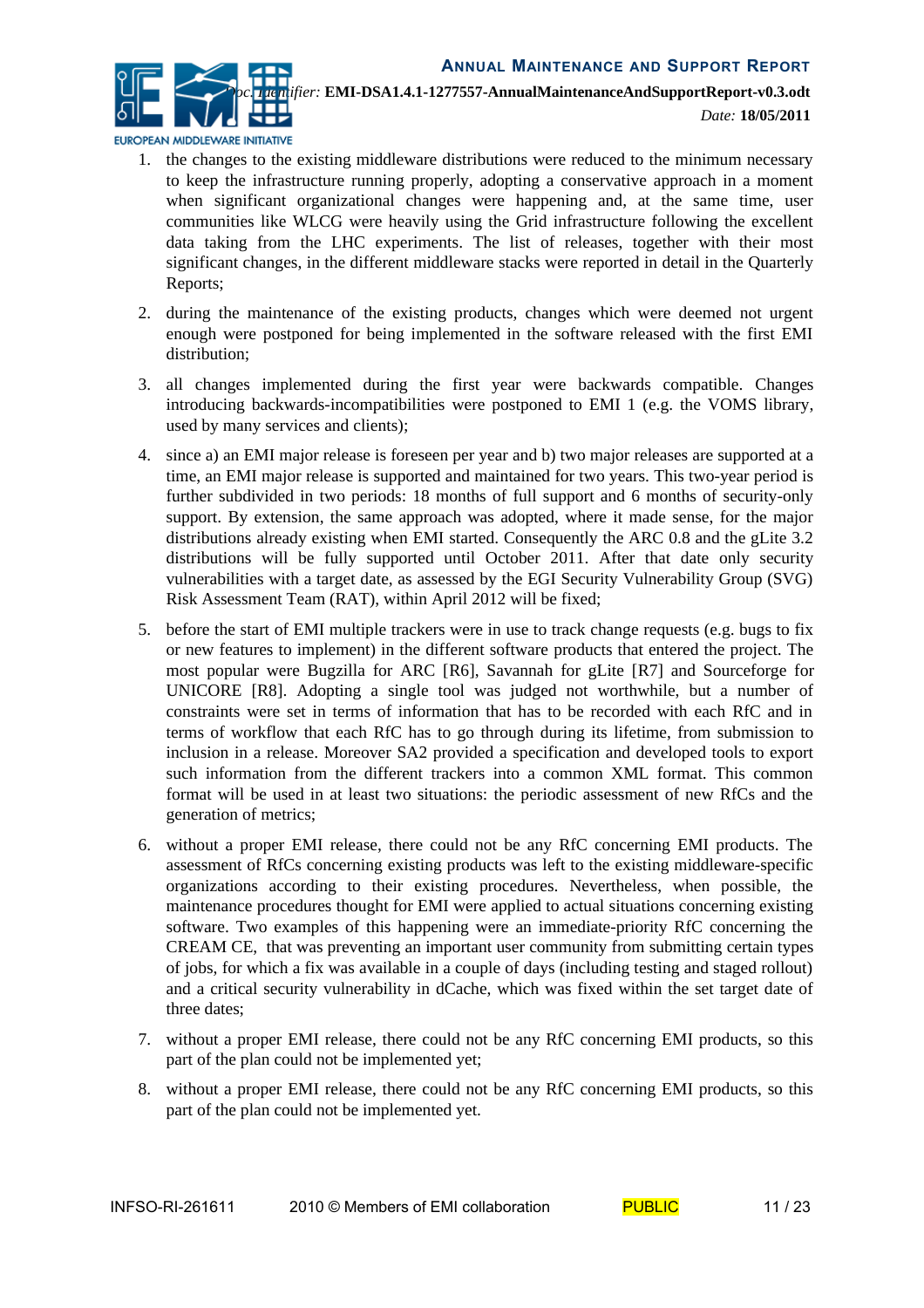

#### <span id="page-11-1"></span>**3.3. QUALITY CONTROL CHECKS**

The SQAP includes prescriptions for the Software Maintenance and Support Plan. The SA1 QC task performed the foreseen checks at PM 6 and PM 9 and reported the findings in two corresponding deliverables, DSA1.3.1 and DSA1.3.2, Software Maintenance Quality Control Report.

The Review of the Software Maintenance and Support Plan foresees only one check for the Software Maintenance part. In both reviews the response was positive (see Section 4.3 in both DSA1.3.1 and DSA1.3.2).

The DoW lists three Key Performance Indicators for the Release Management task: Number of Problems (KSA1.3), Number of Urgent Changes (KSA1.4) and Change Application Time (KSA1.5). Since no real EMI release was foreseen during the first year of the project, these KPIs had no meaning so far and were not computed. The tools however are already available to report them, though some refinement will inevitably be necessary following the first experience.

#### <span id="page-11-0"></span>**3.4. ISSUES AND SUGGESTED IMPROVEMENTS**

Since the maintenance task for software released with an EMI distribution was never started, it was not possible to collect any feedback concerning the procedures. So no changes are foreseen to the plan at this time.

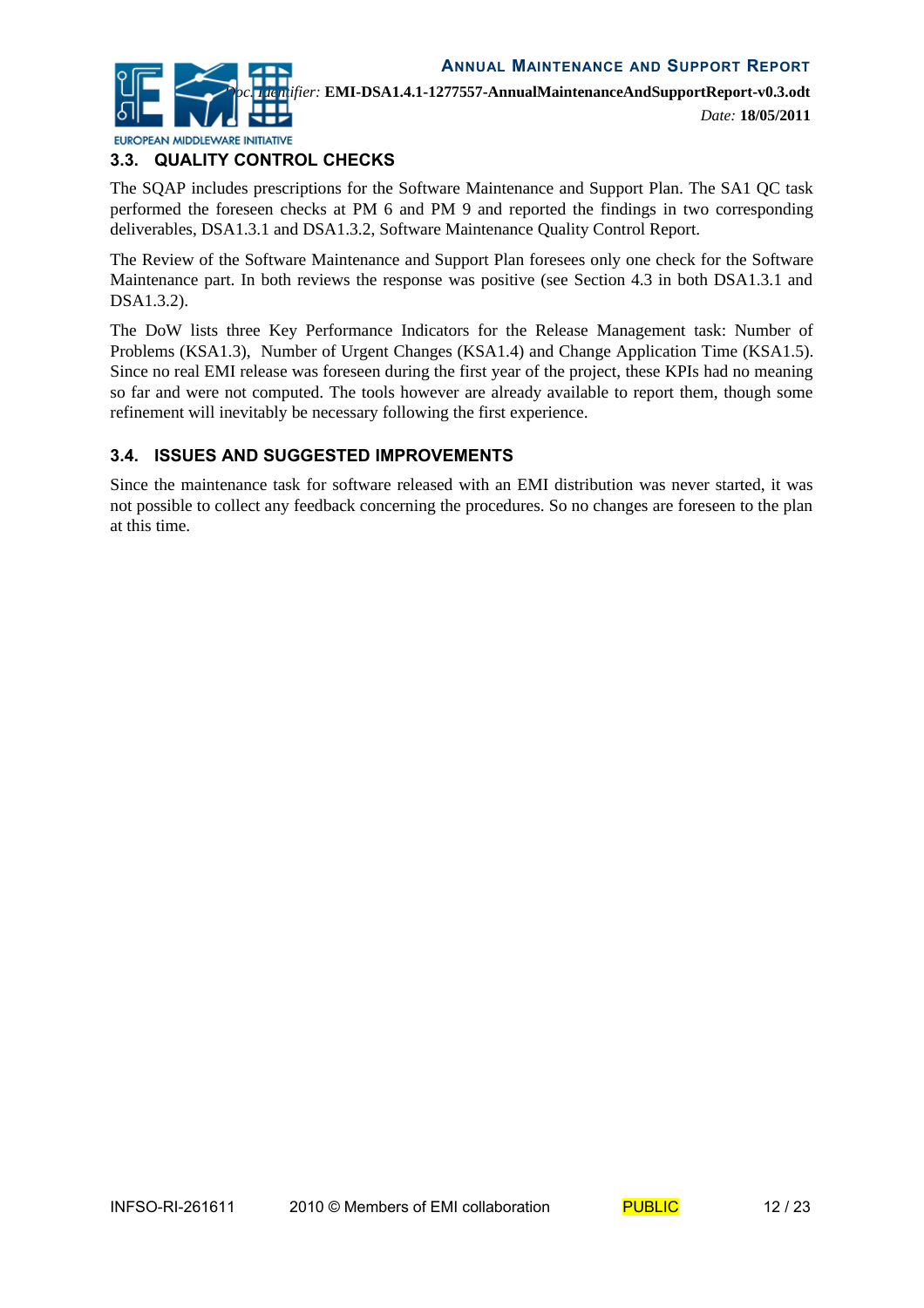**EUROPEAN MIDDLEWARE INITIATIVE** 

*Doc. Identifier:* **EMI-DSA1.4.1-1277557-AnnualMaintenanceAndSupportReport-v0.3.odt**

*Date:* **18/05/2011**

## **4. RELEASE MANAGEMENT TASK**

The main scope of the Release Management covers:

- release management and coordination;
- maintenance of the package repositories;
- definition of policies and release cycles.

This task also covers the smooth transition from many middleware distributions to one, so that the production infrastructures stay functional without noticeable discontinuity.

The plan about how the goals of the task are achieved is described in DSA1.2, Software Release Plan, and is summarized in Section [4.1.](#page-12-0) The status of its implementation is described in Section [4.2.](#page-13-0) Section [4.3](#page-14-0) summarizes the Quality Control findings on the performance of this task at PM6 and PM9. Section [4.4](#page-15-0) lists the issues that have been identified with the application of the plan and how they will be addressed in the future.

#### <span id="page-12-0"></span>**4.1. RELEASE MANAGEMENT PLAN**

The Release Management plan is described in DSA1.2, Software Release Plan. The characterizing points are:

- 1. the initial situation sees four different release management policies in the contributing middleware stacks (ARC, dCache, gLite and UNICORE). There is some overlapping, but also many differences. For this reason the corresponding processes and procedures are maintained as they are and managed according to the existing organization. This approach offers the best guarantee against the risk of causing problems in the support of the software already in production during a significant discontinuity in the organization of how the Grid infrastructure is managed;
- 2. the release process has a one year period, with five well-scheduled phases: requirements analysis; definition of the development and test plans; development, testing and certification; release certification and validation; release and maintenance. Each WP is differently involved in each phase, with SA1 mainly concerned with the last two phases;
- 3. approximately at the end of each project year the delivery of a so-called EMI major release is foreseen, containing all the significant changes, notably new features, planned and developed during the previous year. An EMI major release offers also the opportunity to include non backwards-compatible changes in the distribution;
- 4. a special EMI major release is foreseen at project month 6, named EMI 0, meant as an internal integration exercise of all the software components under a unique management process;
- 5. within an EMI major release, updates to component releases are possible, but cannot break their interface. The changes are managed according to the Change Management policy, which is described in the Software Maintenance Plan;
- 6. only software that satisfies well-defined release criteria can be included in the distribution. They cover integration and configuration, packaging, testing and certification, the availability of metrics, and release;
- 7. one common integration, build and test infrastructure is used for all the software components, under the control of the Release Manager. Authoritative Quality Assurance checks are integrated into this infrastructure. The chosen infrastructure is based on the ETICS system [\[R9\]](#page-4-8);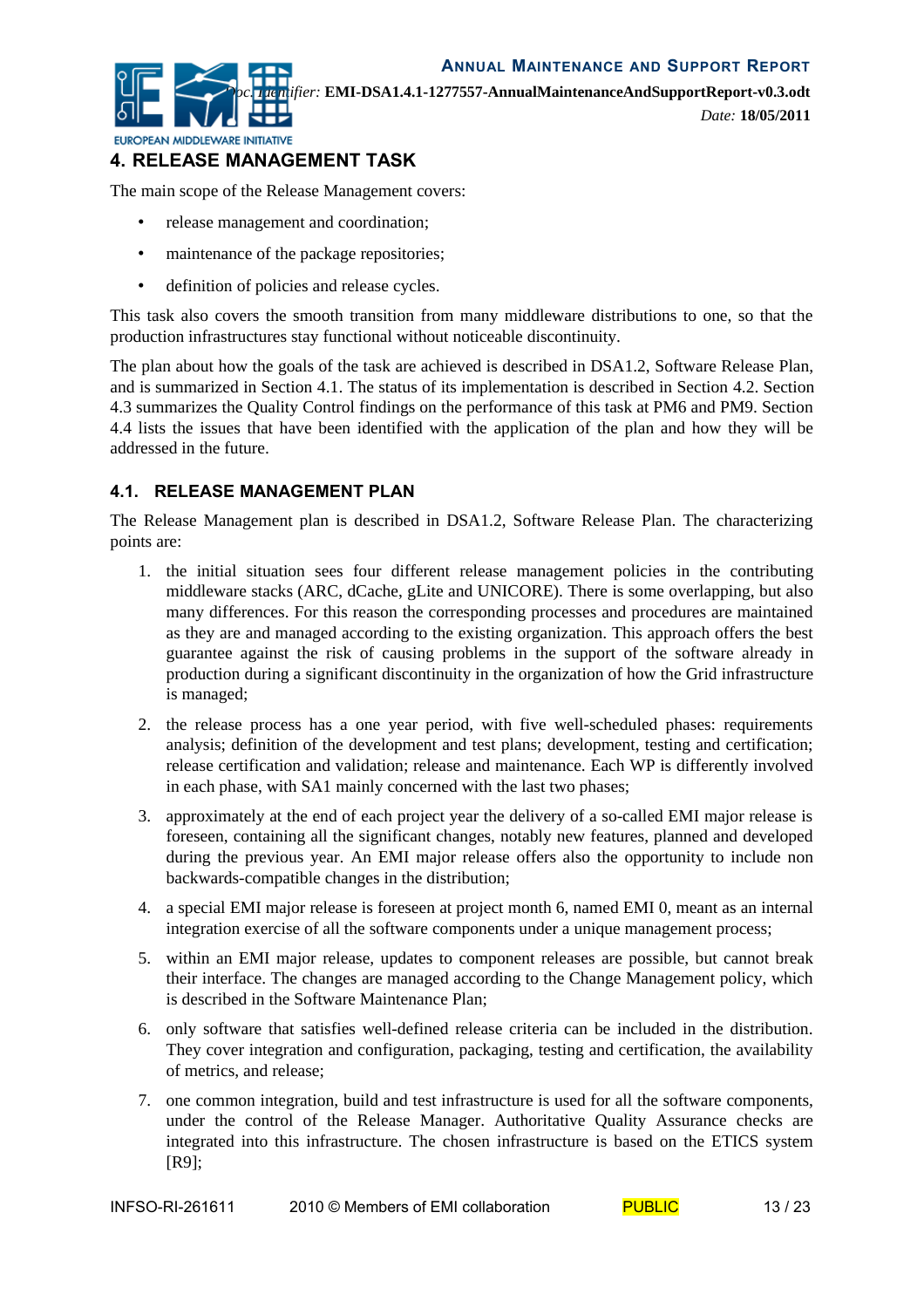

- EUROPEAN MIDDLEWARE INITIATIVE
	- 8. the EMI distribution is made available on multiple platforms, some of them mandatory for all the software, whereas others can be optional or addressed only for some selected components. The distribution mechanism of choice, in particular for what concerns packaging and hence deployment, is the one used natively on the specific platform (e.g. YUM and RPM for RedHat-derived systems, APT and Deb for Debian-derived systems);
	- 9. releases are tracked with an appropriate tool. The choice is to use Savannah. Component releases are scheduled as much as possible, but emergency releases are possible;
	- 10. the Release Manager is responsible to govern the whole process and is assisted by the Engineering Management Team (EMT). The EMT is composed by the Product Team leaders, a QA representative, a Security representative, representatives of the operations teams of the major infrastructures (like EGI and PRACE).

#### <span id="page-13-0"></span>**4.2. STATUS OF THE IMPLEMENTATION**

For each of the items included in the plan presented in the previous section, the status of the implementation at the time of writing is as follows:

- 1. each of the four middleware providers has kept releasing according to their own procedures in place before the start of EMI, as regularly reported in the Quarterly Reports;
- 2. the five stages of the first release cycle were only approximately followed, due to the difficulties that appeared at the start of a project, mainly deriving from the very different experiences and backgrounds of the project members. As soon as this became apparent, the plan for the first year was adjusted in order to focus on some selected developments (see the JRA1 yearly reports [\[R10\]](#page-4-14), [\[R11\]](#page-4-13), [\[R12\]](#page-4-12) and [\[R13\]](#page-4-11)) and on the production of one unique distribution of all the EMI software components, complying with the project policies;
- 3. at the time of writing the first EMI distribution is not yet publicly available. The estimated delay is of a couple of weeks with respect to the plan, which foresees the release at the end of April 2011. However the latest Release Candidate (RC4) is available, which for the most part contains packages that will end up in the final release as well. The missing parts concern mainly the completion of actions such as the preparation of the release notes, the validation of the certification reports, the signature of the packages, the population of the repository;
- 4. the EMI 0 milestone was formally achieved in February 2011 (PM10) [[R14\]](#page-4-10), although most of the work was practically completed in December 2010 (PM8). The delay in achieving the milestone, foreseen for October 2010 (PM6), was mainly due to unanticipated problems caused either by the new way of managing external dependencies or by the aim to conform with the Fedora and Debian packaging policies adopted by the project. Some lessons were learnt also about non-technical issues such as insufficient communication with Product Teams, their insufficient involvement in the decision-making process, misunderstandings related to the numerous policies to be applied and to the targets to achieve;
- 5. change management to EMI releases is not applicable yet, until there is an EMI release out;
- 6. the release criteria described in the plan represent a long-term objective that will be reached during the course of the project. For EMI 1 only some of them were considered mandatory [R<sub>15</sub>];
- 7. the ETICS tool was chosen to manage integrated builds, the generation of reports out of the builds and the collection of software-related metrics. The stability of the tool and of the underlying infrastructure was not fully adequate at the beginning of the project, but has improved considerably since then and has represented an indispensable tool for the management of the EMI 1 release, keeping together all the EMI components and all their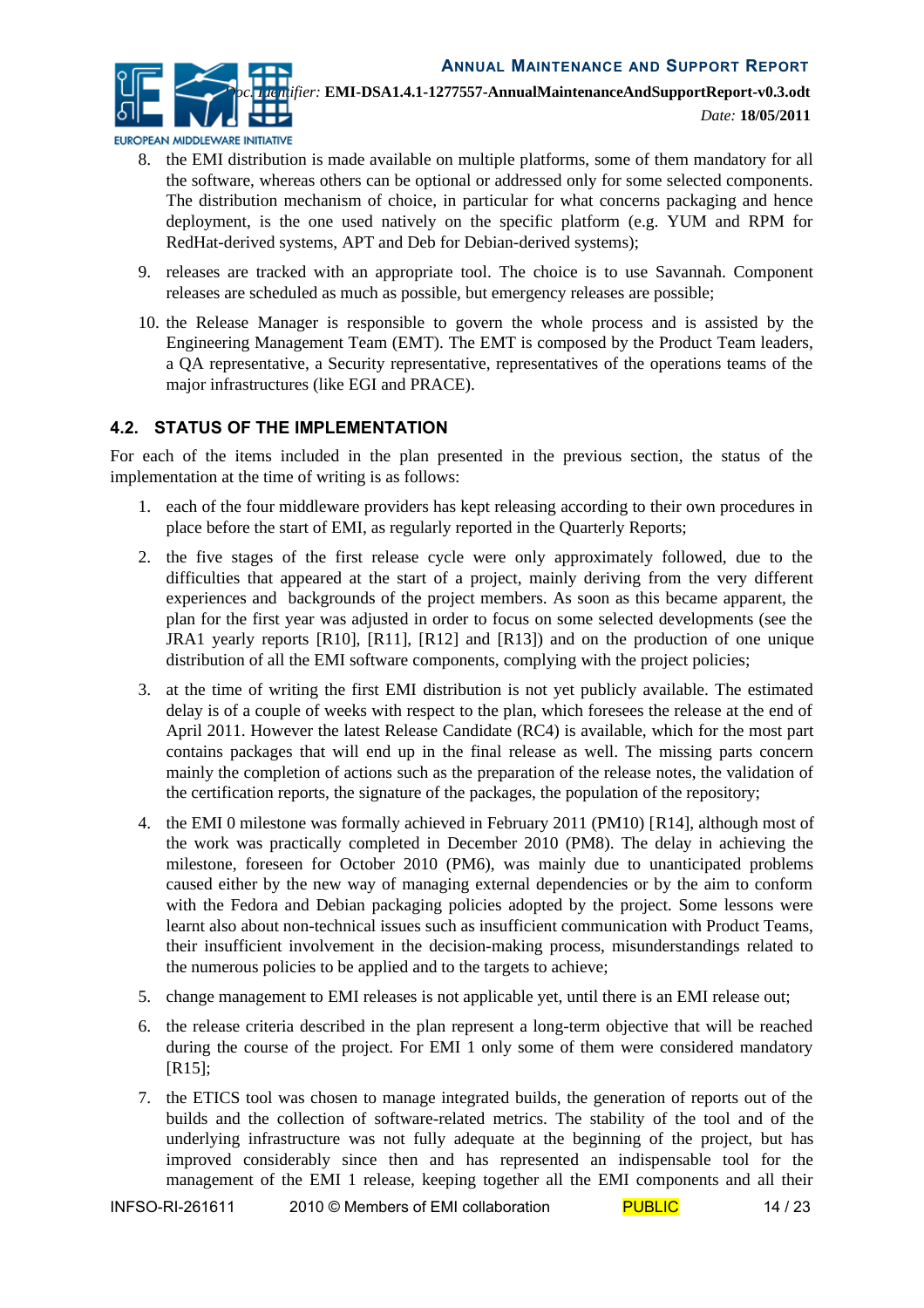

external dependencies under a unique configuration management system. Thanks to the ETICS infrastructure, multiple builds of the whole project were run every day, providing immediate feedback to the continuously applied changes;

8. for EMI 1 only one mandatory platform was foreseen from the beginning, i.e. Scientific Linux (a recompilation of RedHat Enterprise Linux) v. 5 on the x86\_64 architecture. The choice was mostly obliged, being SL5 the reference platform of the WLCG community, which uses by far the largest share of Grid resources. No other mandatory platform was feasible for the first release of EMI 1, although SL6 and some Debian platform are likely targets in the next months.

The EMI 1 software is available as a set of RPM packages (both binary and, for most components, source), kept in a YUM repository [\[R16\]](#page-4-15). The availability of source packages is a significant achievement compared to the past (for example the gLite distribution never included source packages);

- 9. all the component releases that compose the overall EMI 1 major release are tracked in a Savannah task tracker [\[R17\]](#page-5-1). Each item followed a well-defined workflow that expresses the procedure for scheduled releases, which includes of course a validation step by the Quality Control team;
- 10. the EMT, chaired by the Release Manger, has met regularly, typically on Monday afternoon, since early in the project. Meetings were complemented by a heavy use of the dedicated mailing list. The activity of the EMT (meetings, corresponding minutes, open tasks, attendance, etc.) is fully tracked at [\[R18\]](#page-5-0).

#### <span id="page-14-0"></span>**4.3. QUALITY CONTROL CHECKS**

The SQAP includes prescriptions for the Software Release Plan and the Software Release Schedule. The SA1 QC task performed the foreseen checks at PM6 and PM9 and reported the findings in two corresponding deliverables, DSA1.3.1 and DSA1.3.2, Software Maintenance Quality Control Report.

The results of the QC activity at PM6 were very negative for the Release Management task: both the Software Release Plan (DSA1.2) and the Software Release Schedule were still unavailable at that time, so the prescribed checks could not even be performed (Sections 4.1 and 4.2 of DSA1.3.1).

The results obtained at PM6 were shown and discussed at the first EMI All-Hands meeting in November 2010.

On the contrary the results at PM9 were positive:

- seven out of seven checks on the Software Release Plan were successful;
- two out of three checks on the Software Release Schedule were successful. The failed check concerned the delay of the EMI 0 release, whose reasons were analysed and understood, as explained above.

The QC checkpoint at PM9 included an assessment of the progress of EMI 1 (Section 5 of DSA1.3.2): some tasks were late with respect to the schedule but the conclusion was that "the prevision is that the release date (29 April) will be met" and that "PTs should concentrate all their efforts on components packaging, testing and certification ".

The DoW lists two Key Performance Indicators for the Release Management task: Number of Releases (KSA1.6) and Number of Release Rollbacks (KSA1.7). Since no real EMI release was foreseen during the first year of the project, these KPIs had no meaning so far and were not computed.

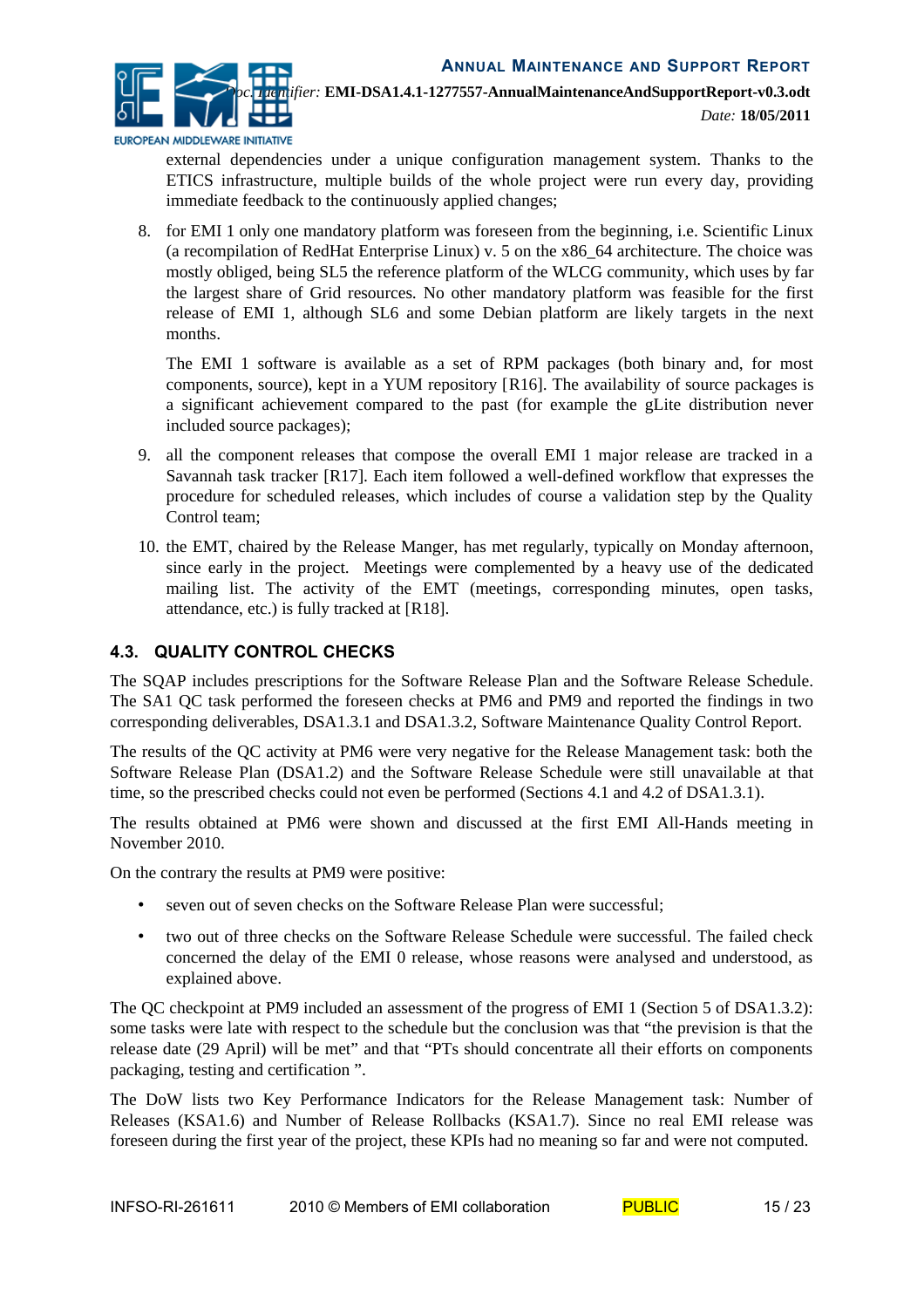

*Doc. Identifier:* **EMI-DSA1.4.1-1277557-AnnualMaintenanceAndSupportReport-v0.3.odt**

*Date:* **18/05/2011**

#### <span id="page-15-0"></span>**4.4. ISSUES AND SUGGESTED IMPROVEMENTS**

The phases in the first year were not followed very diligently. This was understandable at the beginning of the project, due to its complexity, but it should be avoided for the next cycles so that the use of resources is well planned, especially people's time in a project where any given person often has different roles.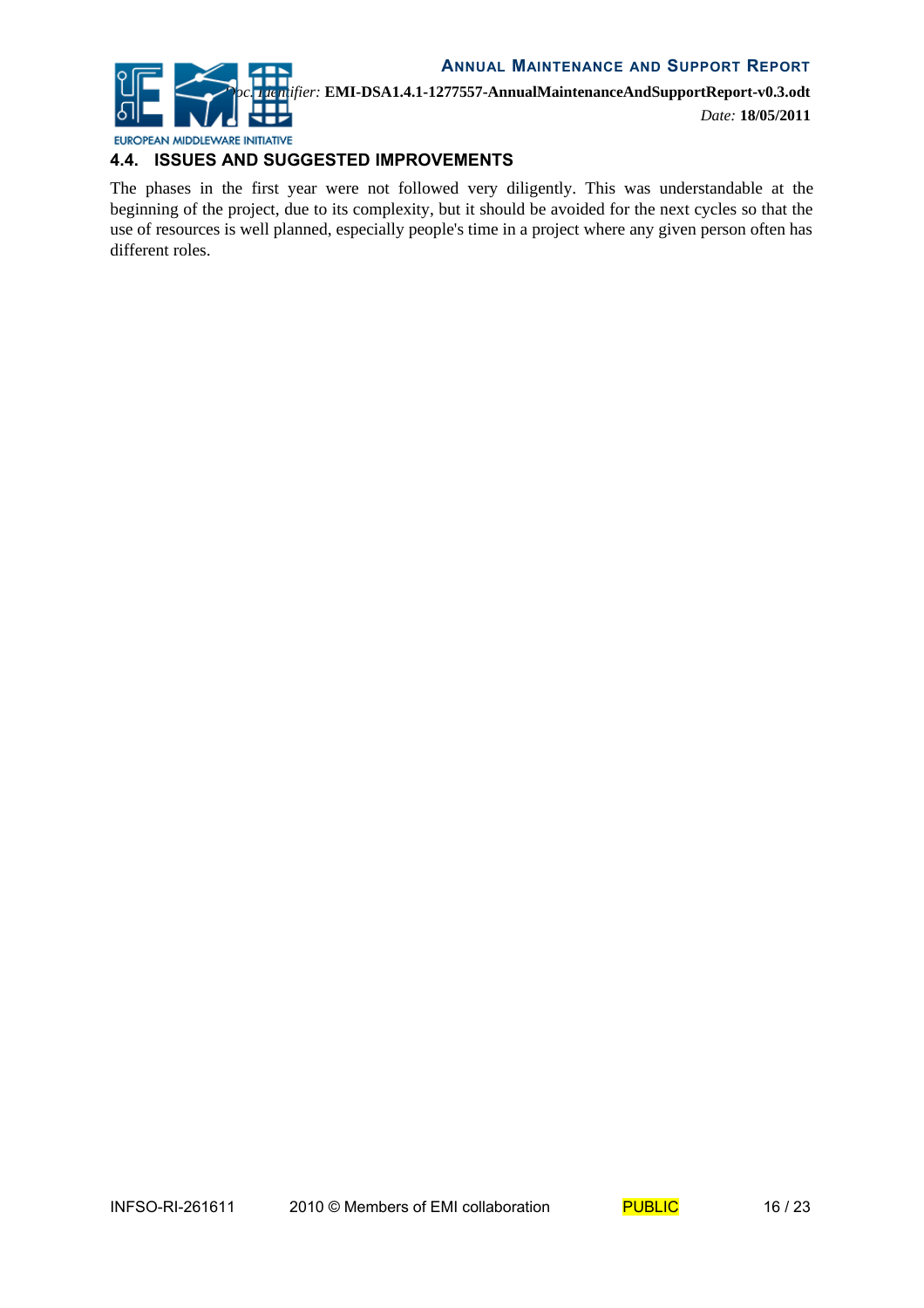

*Date:* **18/05/2011**

### **5. USER SUPPORT TASK**

The User Support task consists in the provision of expert support for incidents and requests escalated from the user support channels of the customer infrastructures and user communities. The support services may be based on Service Level Agreements detailing the services and their expected quality attributes like the response times.

The plan about how the goal of the task is achieved is described in DSA1.1, Software Maintenance and Support Plan, and is summarized in Section [5.1.](#page-16-1) The status of its implementation is described in Section [5.2.](#page-16-0) Section [5.3](#page-17-1) summarizes the Quality Control findings on the performance of this task at PM6 and PM9. Section [5.4](#page-17-0) lists the issues that have been identified with the application of the plan and how they will be addressed in the future.

#### <span id="page-16-1"></span>**5.1. USER SUPPORT PLAN**

The User Support Plan is described in Section 4 of DSA1.1, Software Maintenance Plan. Its characterizing points are:

- 1. the user support activity is organized in three levels. The first two levels are covered by the infrastructure provider (e.g. EGI) or by the community the user belongs to. Only the third level is covered by EMI;
- 2. for each software product provided by EMI a Support Unit (SU) is created. An additional generic SU for the whole project is also created to intercept requests that could not be properly triaged by previous support levels;
- 3. the tool of choice to provide user support is the Global Grid User Support (GGUS) portal, being the tool of choice of EGI;
- 4. a GGUS ticket can be closed when a satisfiable solution is found for the corresponding incident experienced by the user;
- 5. the support activity needs to be properly monitored so that tickets are not left behind.

#### <span id="page-16-0"></span>**5.2. STATUS OF IMPLEMENTATION**

For each of the items included in the plan presented in the previous section, the status of the implementation at the time of writing is as follows:

- 1. the first two levels of the support chain were organized by EGI, whereas the organization of the third level was implemented by EMI. The purpose of the two first levels is to address most of the incidents experienced by users and escalate to the third level, composed by experts, often developers of the involved software, only those situations that are hard do understand or to solve, requiring deeper knowledge of the software. The support chain has worked well so far and, to the best of our knowledge, no discontinuity was perceived by users, despite the changes to the situation existing before the EMI and EGI projects started;
- 2. the organization of the third-level support within EMI took some time, more than initially expected and planned in the DoW. Several models were discussed; at the end we settled on the following organization:
	- for each software product there is a Support Unit, formed by people expert on that product, typically its developers. The creation of a SU has to satisfy criteria agreed with EGI, such as the availability of an e-mail address and a FAQ [\[R19\]](#page-5-2);
	- a generic Support Unit exists to intercept tickets that are not easily assignable to the specific SUs mentioned at the previous item;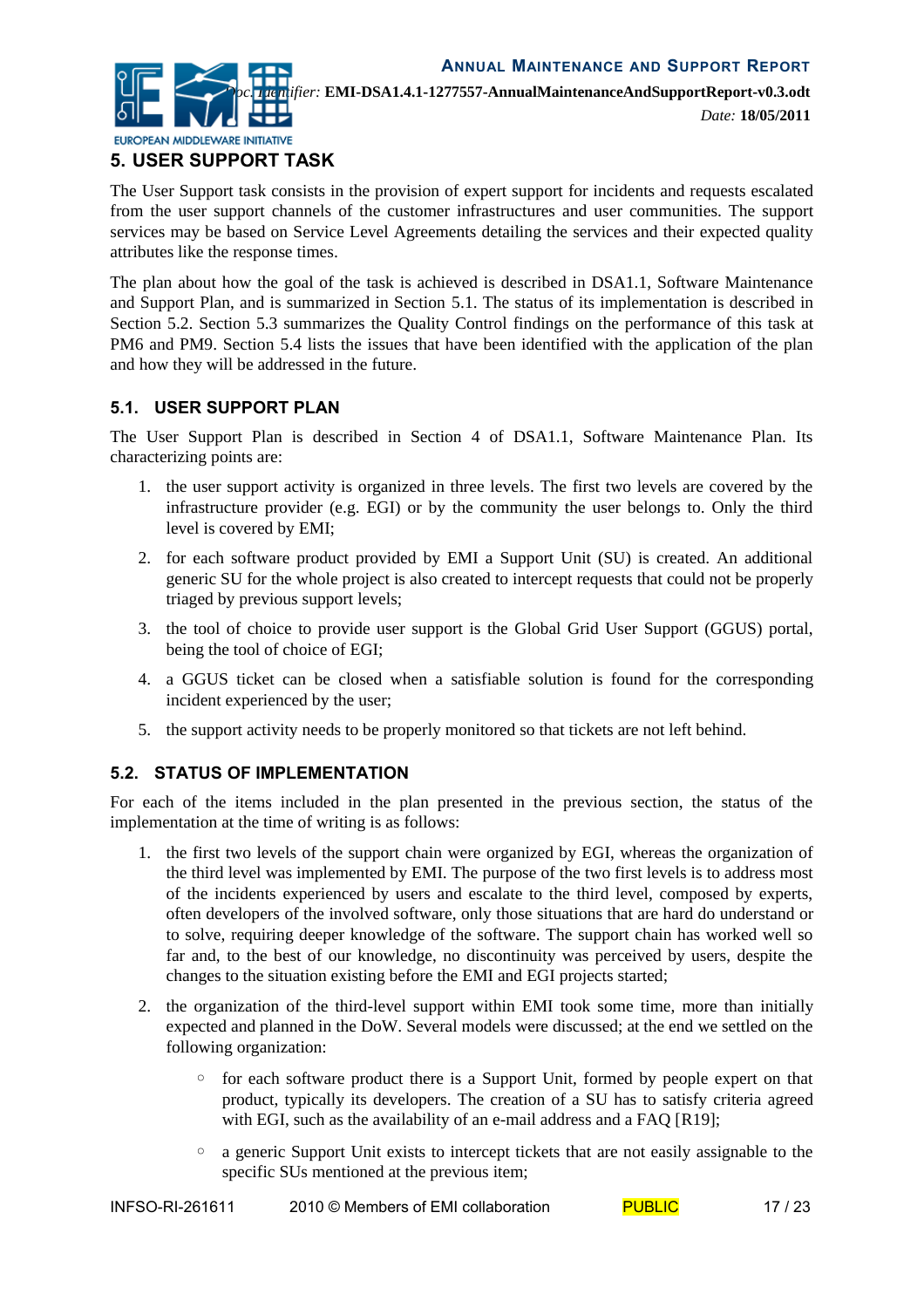

◦ when a ticket arrives at the generic SU, it gets forwarded to all the specific SUs so that the right one can pick it up. Moreover the tickets assigned to the generic SU are monitored by the User Support task leader and by the SA1 leader;

The longer-than-expected discussion allowed us to reach a common understanding and agreement; the delay had a negative impact on the timely achievement of the MSA1.1 milestone, EMI Support Units integrated in GGUS, but did not compromise in practice the quality of the User Support activity, since many Support Units, at least those for gLite and dCache, were already in place and working as before;

- 3. GGUS is routinely used for the support since the very beginning of the project. Multiple requirements were submitted to the GGUS development team to address further needs of EMI, especially on better management of access rights to the various functionality and on generation of reports. The collaboration with the GGUS team is very good and has lead to many improvements in the tool;
- 4. a ticket can be closed when a solution is found. The definition of "solution" given in the plan was quite vague and for almost all the first year common sense was used to determine if a ticket could be closed. Admittedly it worked quite well; yet a more formal definition was needed in order to avoid as much as possible conflicts during the enforcement of the Service Level Agreements established with the customers of EMI software. Indeed a more precise definition was included in the SLA template contained in DNA1.2.1 [\[R20\]](#page-5-3): a problem resolution "means the use of reasonable efforts to resolve the reported problem. These methods may include (but are not limited to): configuration changes, patches that fix an issue, reinstalling the software, etc.";
- 5. the User Support task leader and, to some extent, the SA1 leader monitor the user support activity, especially through the reports generated from the GGUS portal. SUs are notified via e-mail about new tickets or updates to existing tickets; moreover they receive reminders about old tickets which do not receive proper attention.

#### <span id="page-17-1"></span>**5.3. QUALITY CONTROL CHECKS**

The SQAP includes prescriptions for the Software Maintenance and Support Plan. The SA1 QC task performed the foreseen checks at PM6 and PM9 and reported the findings in two corresponding deliverables, DSA1.3.1 and DSA1.3.2, Software Maintenance Quality Control Report.

The Review of the Maintenance and Support Plan foresees two checks for the User Support part. In both reviews the responses were positive (see Section 4.3 in both DSA1.3.1 and DSA1.3.2).

The DoW lists two Key Performance Indicators for the User Support task: Number of Incidents (KSA1.1) and Incident Resolution Time (KSA1.2). The GGUS portal technically allowed to compute them since the very beginning of the project, but they were not very meaningful until all the Support Units were correctly in place, which happened later than planned as explained above. However these KPIs were reported in the Quarterly Reports already starting with the second quarter. The reported numbers, especially for what concerns the Incident Resolution Time, are still affected by the inheritance from previous projects, notably EGEE, where the 3<sup>rd-</sup>level support was not well structured as it is in EMI.

#### <span id="page-17-0"></span>**5.4. ISSUES AND SUGGESTED IMPROVEMENTS**

At the end of the first year there are no outstanding issues in the User Support organization. One aspect that needs close attention though is the interface between the 2<sup>nd</sup> level and the 3<sup>rd</sup> level of support, because it is where the boundary between two organizations is crossed. The good relationship

```
INFSO-RI-261611 2010 © Members of EMI collaboration PUBLIC 18/23
```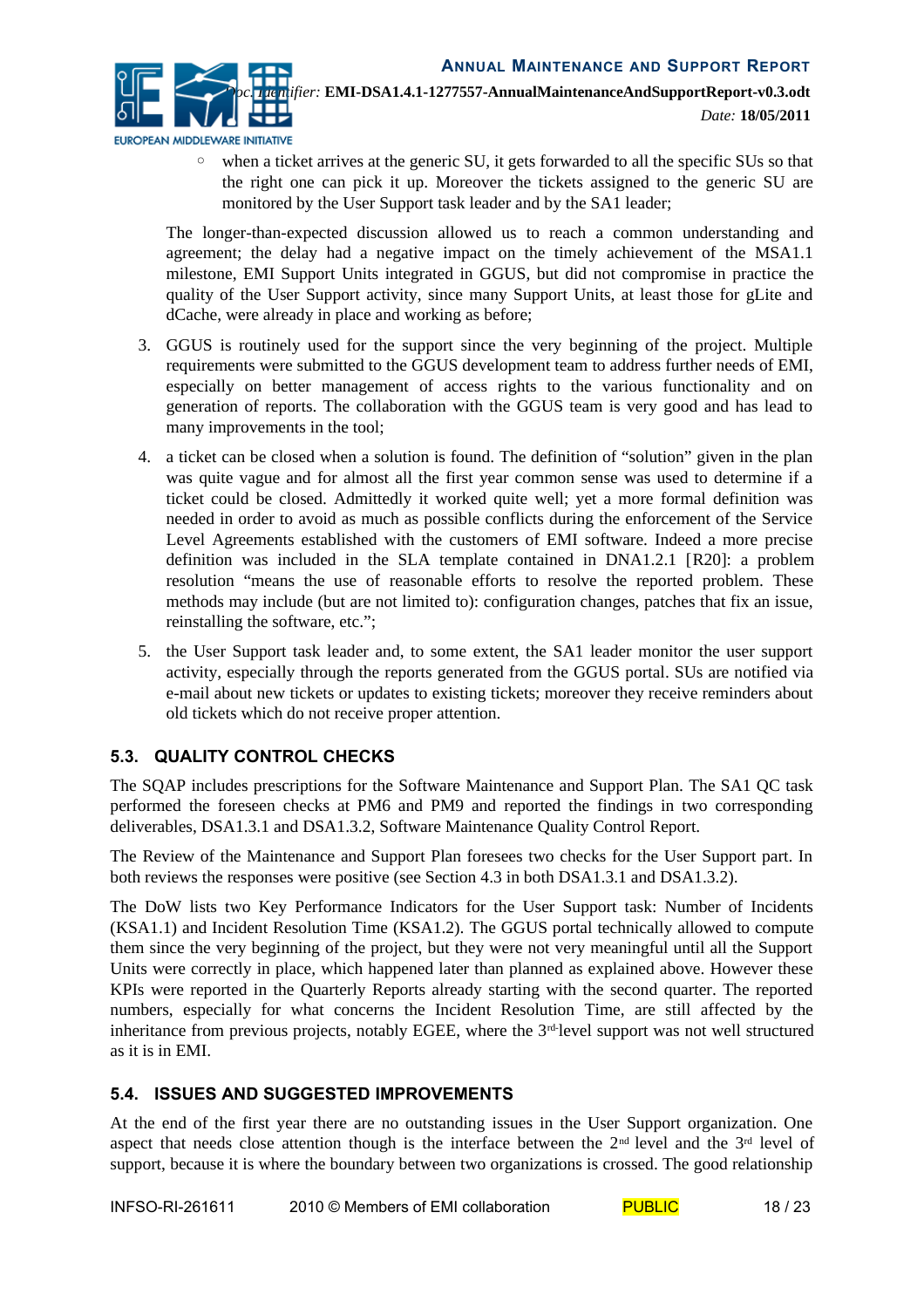

EUROPEAN MIDDLEWARE INITIATIVE

with EGI, recently formalized in an SLA, gives confidence that possible problems are promptly addressed.

The recent experience with the deployment of the release candidates of the first EMI distribution showed that a new Support Unit is needed for the Release Management task itself, to provide support concerning package repositories, documentation, release notes, etc. This new SU will be implemented with the next release of the GGUS portal, which should happen in the next month.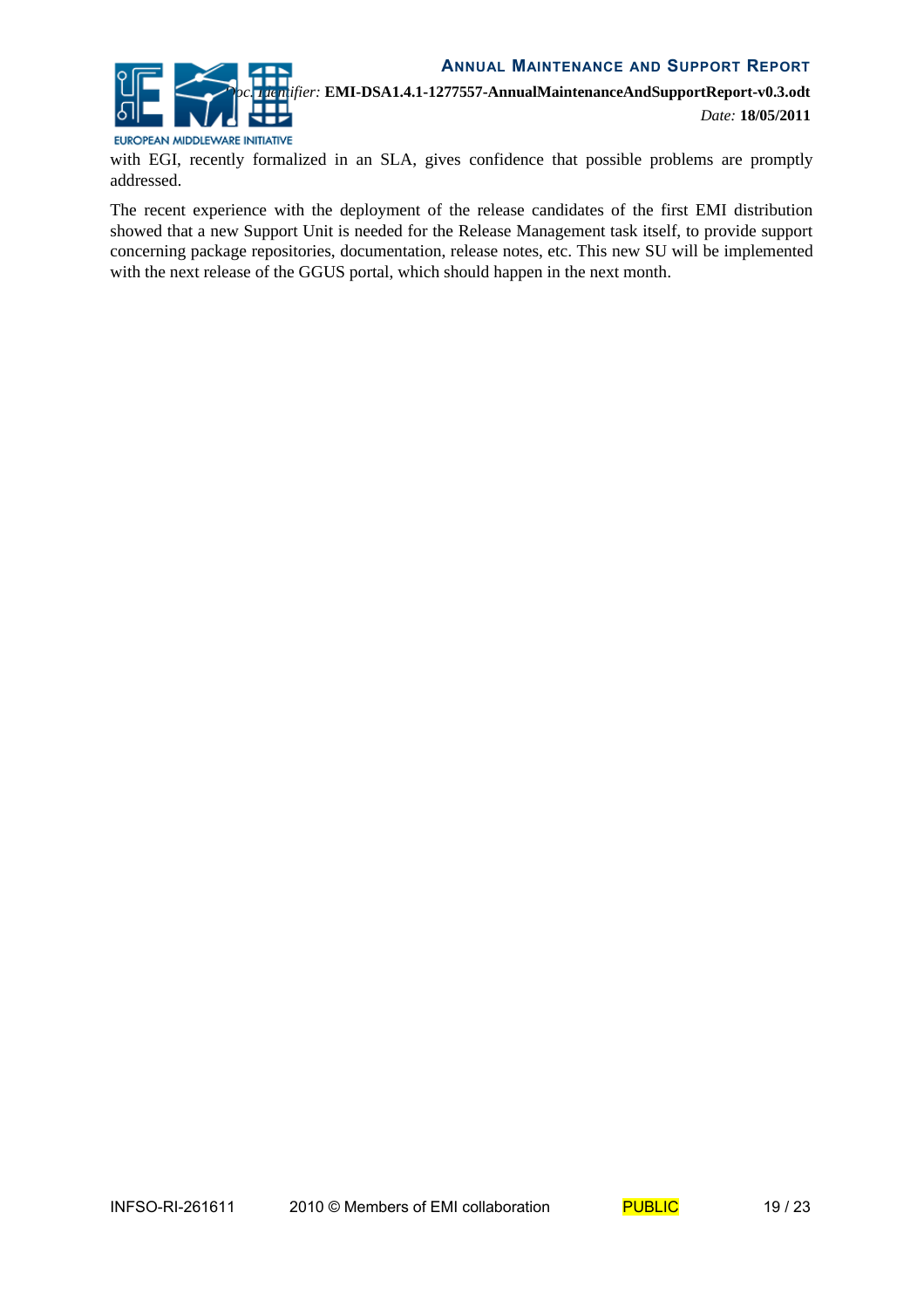

*Date:* **18/05/2011**

# **6. QUALITY CONTROL TASK**

The Quality Control task is a special task because its primary goal is to check that the other SA1 tasks behave according to the Quality Assurance processes and procedures. All the releases of EMI components need to satisfy well-defined certification and validation criteria before being included in a stable EMI distribution, sufficient to guarantee to a high degree of confidence that all EMI products meet or exceed the requirements set by EGI and that no regression is introduced.

This task also deals with security assessments of selected EMI components.

How the goals of the task are achieved is described in DSA2.1, the Software Quality Assurance Plan, defined by SA2, and is summarized in Section [6.1.](#page-19-2) The status of its implementation is described in Section [6.2.](#page-19-1) Section [6.3](#page-19-0) lists the issues that have been identified with the application of the plan and the feedback sent to SA2 for the inclusion in the SQAP.

# <span id="page-19-2"></span>**6.1. QUALITY CONTROL PLAN**

The main prescription of the SQAP on the SA1 QC task are:

- 1. the periodic review of the Software Release Plan, of the Software Release Schedule and of the Software Maintenance and Support Plan;
- 2. the computation of some metrics for each of the plans;
- 3. the definition, execution and review of the Security Assessments Plan. The Security Assessment Plan should include the description of the security criteria to use during the assessments and the list of components that should be assessed in order of priority.

#### <span id="page-19-1"></span>**6.2. STATUS OF THE IMPLEMENTATION**

For each of the items included in the plan presented in the previous section, the status of the implementation at the time of writing is as follows:

- 1. the reviews of the Software Release Plan, of the Software Release Schedule and of the Software Maintenance and Support Plan have been performed according to the plan at PM6 and PM9. The results were included in DSA1.3.1 and DSA1.3.2 and have been summarized in the Quality Control Checks sections [\(3.3,](#page-11-1) [4.3](#page-14-0) and [5.3\)](#page-17-1) in this document;
- 2. the same DSA1.3.1 and DSA1.3.2 include the computation of the metrics defined in the SQAP;
- 3. the definition of the Security Assessments Plan, foreseen at PM6, arrived instead late, towards the end of the first project year. Considering that many people were already very busy with the preparation of the EMI 1 release, the plan has not received yet much attention and its implementation is expected to start in the second year of the project.

Additionally, under the coordination of the SA1 QC leader, a task force was created to perform all the steps required for the validation of the releases of all the components to be included in the EMI 1 distribution.

#### <span id="page-19-0"></span>**6.3. ISSUES AND SUGGESTED IMPROVEMENTS**

As output of its review activity, the QC task generates Change Requests for the SQAP, which then SA2 considers during the SQAP review, foreseen by the SQAP itself once per month. The details of the procedure from the SA1 QC point of view are well explained in DSA1.3.1 and DSA1.3.2.

During the past reviews, QC generated a few change requests for the SQAP about: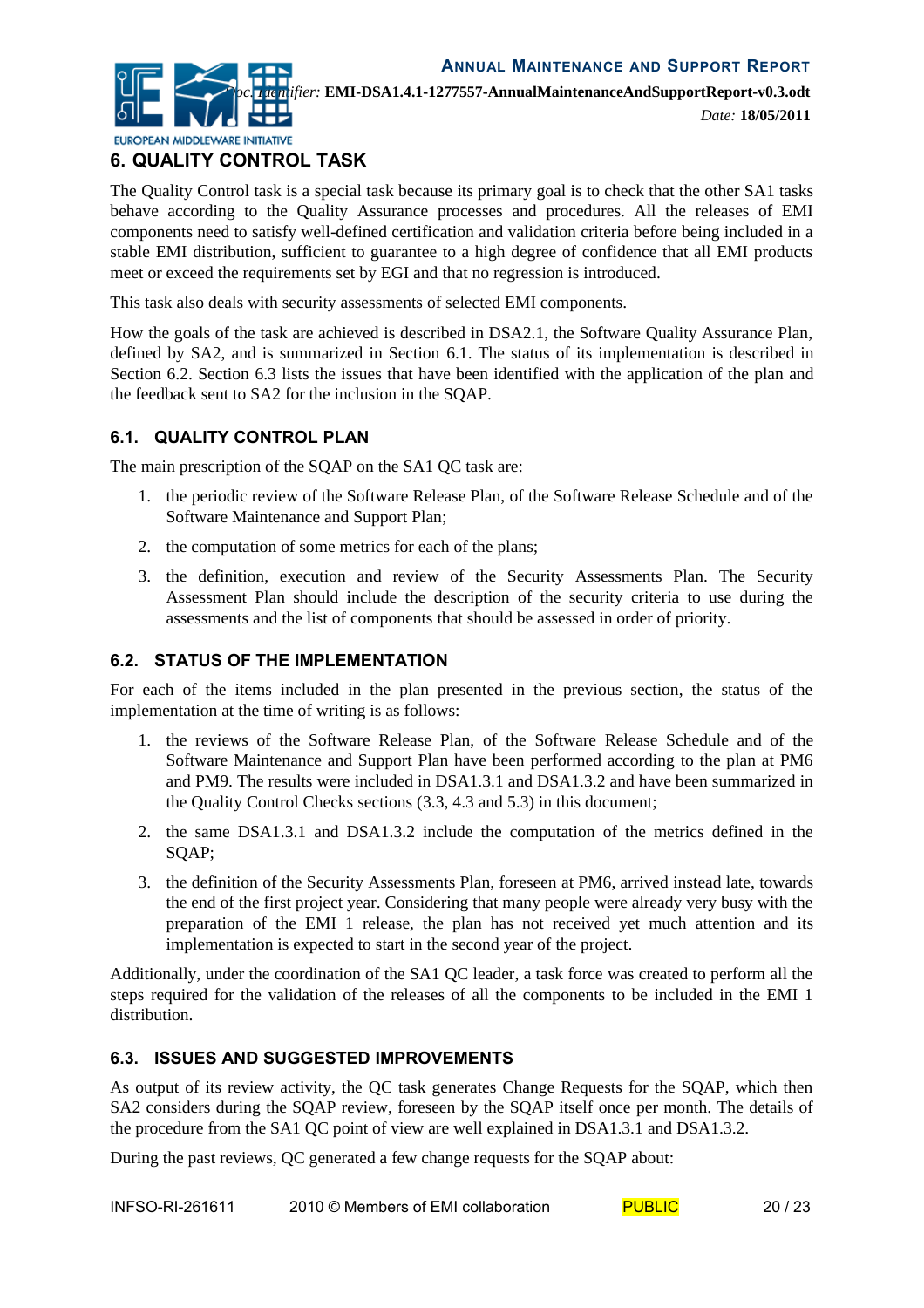

- the definition of tolerance ranges of positive checks to consider the various plans accepted;
- the definition of metrics thresholds to consider a deliverable accepted;
- the reconciliation of the definition of metrics with the definition of KPIs when the two cover the same aspect;
- the clarification on which tools have to be used to measure metrics or KPIs.

All the change requests have been accepted and were incorporated or will be incorporated in a next revision of the SQAP.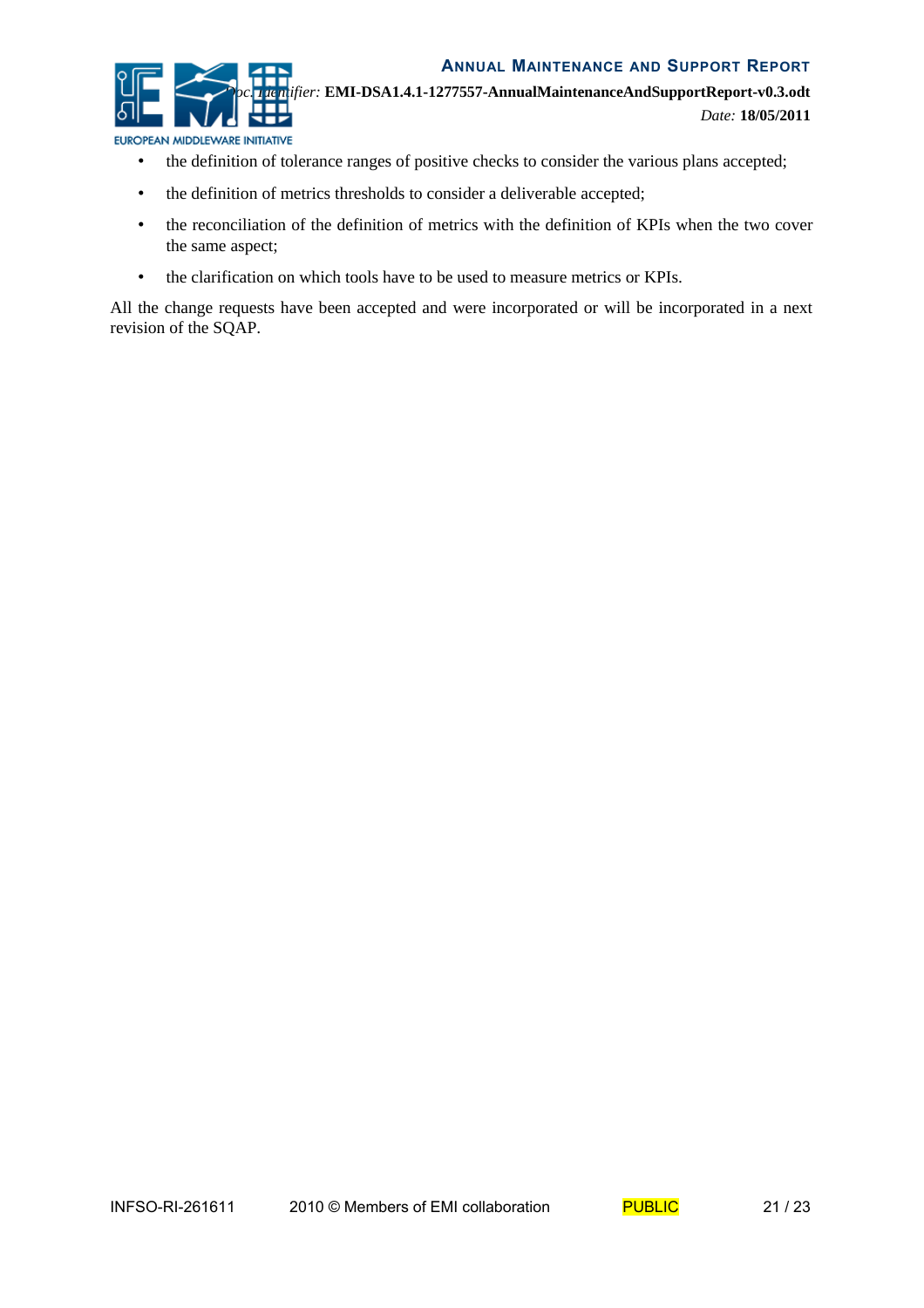

*Date:* **18/05/2011**

# **7. SERVICE LEVEL AGREEMENTS**

Service Level Agreements between EMI and its customers are based on the template defined in DNA1.2.1 and reviewed in DNA1.2.2 [\[R21\]](#page-5-4).

The only SLA established so far is with the European Grid Infrastructure (EGI). It covers the provisioning of Software Development and Support services required to support and sustain the EGI UMD software distribution and the grid infrastructure operations. The covered services are Software releases, Requirements analysis, Requirements and software testing reports, Web-based support.

The Agreement

- defines more precisely concepts that were introduced in the Software Maintenance and Support Plan and in the Software Release Plan;
- outlines the parameters of all covered services;
- defines roles and responsibilities.

Notably, the Agreement includes the time frames within which EMI should acknowledge a support requests via GGUS, depending on the priority (as defined by GGUS): 4 working hours for Top Priority, 2 working days for Very Urgent, 5 working days for Urgent, 15 working days for Less Urgent.

The agreement was signed on April  $15<sup>th</sup>$ , 2011, during the EGI User Forum and EMI Technical Forum in Vilnius. Coming so late in the first project year, not much experience was collected from its application. However, the application of the SLA certainly requires some modifications to the GGUS portal concerning the report generation and monitoring functionality, since at the moment there is no easy way to extract the information concerning the time a ticket is passed to  $3<sup>rd</sup>$ -level support and the time a request is acknowledged, which are needed to compute the response time to a ticket by EMI. The requirement has already been passed to the GGUS development team.